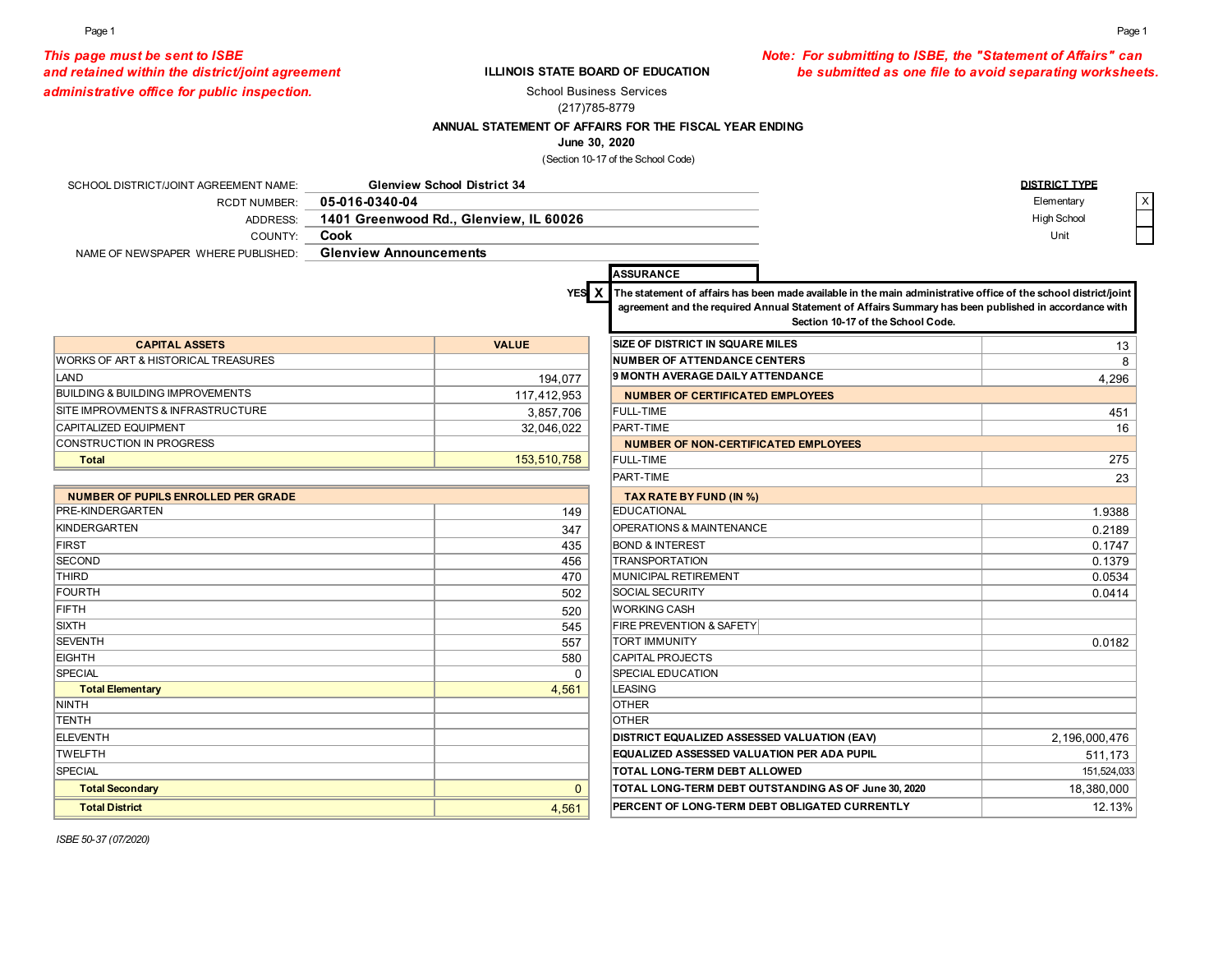### **STATEMENT OF ASSETS AND LIABILITIES AS OF JUNE 30, 2020**

|                                               |            | (10)         | (20)                        | (30)                | (40)           | (50)                                      | (60)                    | (70)                | (80)           | (90)                        |
|-----------------------------------------------|------------|--------------|-----------------------------|---------------------|----------------|-------------------------------------------|-------------------------|---------------------|----------------|-----------------------------|
| Description                                   | Acct<br>No | Educational  | Operations &<br>Maintenance | <b>Debt Service</b> | Transportation | Municipal Retirement<br>& Social Security | <b>Capital Projects</b> | <b>Working Cash</b> | <b>Tort</b>    | Fire Prevention &<br>Safety |
| <b>CURRENT ASSETS (100)</b>                   |            |              |                             |                     |                |                                           |                         |                     |                |                             |
| Cash (Accounts 111 thru 115)                  |            | 41,397,656   | 2,359,242                   | 1,258,180           | 4,345,682      | 2,007,499                                 | 2,910,473               | 2,007,222           | 800,335        | 389                         |
| Investments                                   | 120        |              |                             |                     |                |                                           |                         |                     |                |                             |
| Taxes Receivable                              | 130        |              |                             |                     |                |                                           |                         |                     |                |                             |
| Interfund Receivables                         | 140        |              |                             |                     |                |                                           |                         |                     |                |                             |
| Intergovernmental Accounts Receivable         | 150        |              |                             |                     |                |                                           |                         |                     |                |                             |
| Other Receivables                             | 160        |              |                             |                     |                |                                           |                         |                     |                |                             |
| Inventory                                     | 170        |              |                             |                     |                |                                           |                         |                     |                |                             |
| Prepaid Items                                 | 180        |              |                             |                     |                |                                           |                         |                     |                |                             |
| <b>Other Current Assets</b>                   | 190        |              |                             |                     |                |                                           |                         |                     |                |                             |
| <b>Total Current Assets</b>                   |            | 41,397,656   | 2,359,242                   | 1,258,180           | 4,345,682      | 2,007,499                                 | 2,910,473               | 2,007,222           | 800,335        | 389                         |
| <b>CURRENT LIABILITIES (400)</b>              |            |              |                             |                     |                |                                           |                         |                     |                |                             |
| Interfund Payables                            | 410        |              |                             |                     |                |                                           |                         |                     |                |                             |
| Intergovernmental Accounts Payable            | 420        |              |                             |                     |                |                                           |                         |                     |                |                             |
| Other Payable                                 | 430        |              |                             |                     |                |                                           |                         |                     |                |                             |
| Contracts Payable                             | 440        |              |                             |                     |                |                                           |                         |                     |                |                             |
| Loans Payable                                 | 460        |              |                             |                     |                |                                           |                         |                     |                |                             |
| Salaries & Benefits Payable                   | 470        |              |                             |                     |                |                                           |                         |                     |                |                             |
| Payroll Deductions & Withholdings             | 480        |              |                             |                     |                |                                           |                         |                     |                |                             |
| Deferred Revenues & Other Current Liabilities | 490        |              |                             |                     |                |                                           |                         |                     |                |                             |
| Due to Activity Fund Organizations            | 493        |              |                             |                     |                |                                           |                         |                     |                |                             |
| <b>Total Current Liabilities</b>              |            | $\mathbf{0}$ | $\mathbf{0}$                | $\mathbf{0}$        | $\mathbf{0}$   | $\mathbf{0}$                              | $\mathbf{0}$            | $\Omega$            | $\mathbf{0}$   | $\mathbf{0}$                |
| <b>LONG-TERM LIABILITIES (500)</b>            |            |              |                             |                     |                |                                           |                         |                     |                |                             |
| Long-Term Debt Payable                        | 511        |              |                             |                     |                |                                           |                         |                     |                |                             |
| <b>Total Liabilities</b>                      |            | $\mathbf{0}$ | $\mathbf{0}$                | $\mathbf{0}$        | $\mathbf{0}$   | $\mathbf{0}$                              | $\mathbf{0}$            | $\mathbf{0}$        | $\overline{0}$ | $\mathbf{0}$                |
| Reserved Fund Balance                         | 714        |              |                             |                     |                |                                           |                         |                     |                |                             |
| Unreserved Fund Balance                       | 730        | 41,397,656   | 2,359,242                   | 1,258,180           | 4,345,682      | 2,007,499                                 | 2,910,473               | 2,007,222           | 800,335        | 389                         |
| Investments in General Fixed Assets           |            |              |                             |                     |                |                                           |                         |                     |                |                             |
| <b>Total Liabilities and Fund Balances</b>    |            | 41,397,656   | 2,359,242                   | 1,258,180           | 4,345,682      | 2,007,499                                 | 2,910,473               | 2,007,222           | 800,335        | 389                         |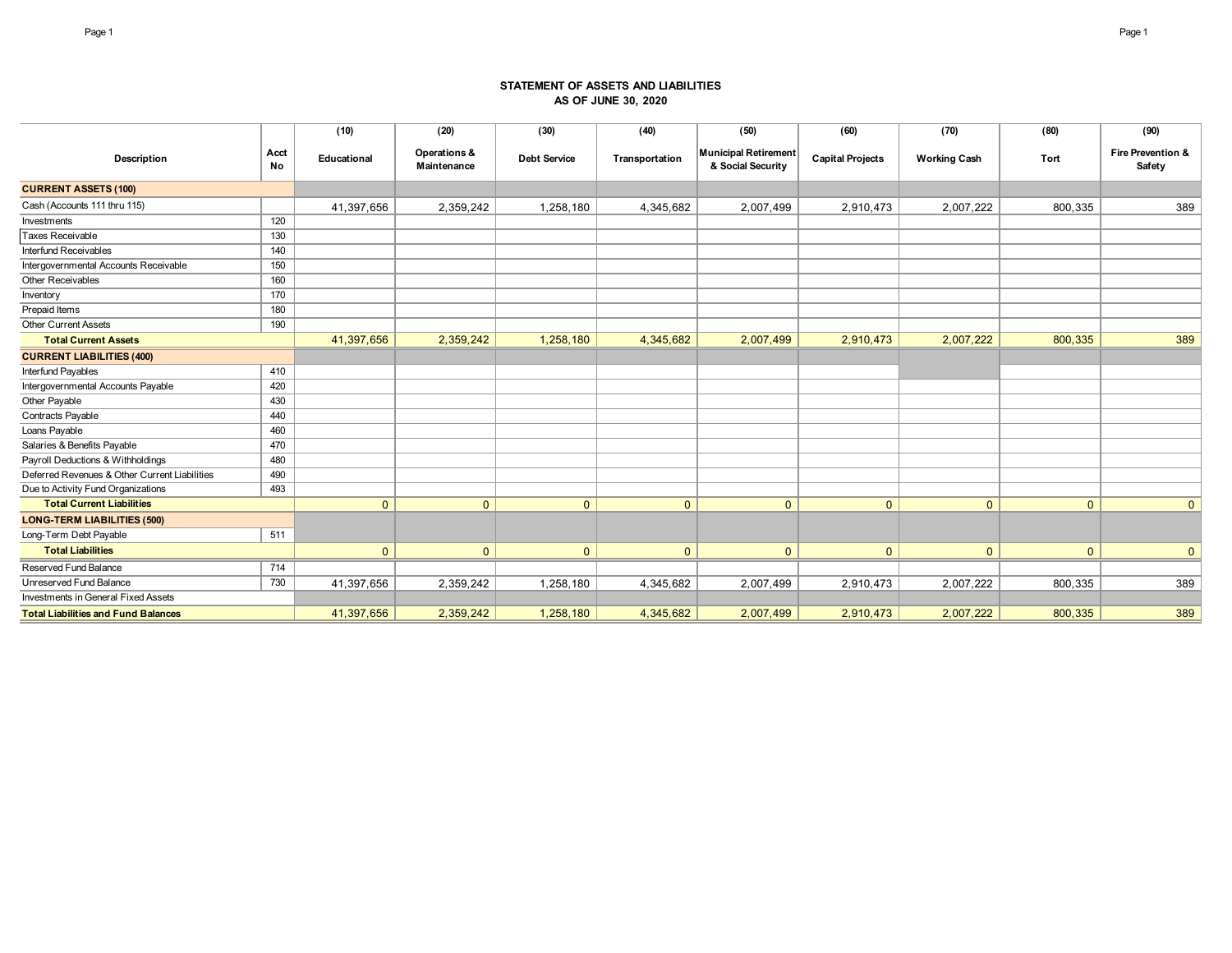### **STATEMENT OF REVENUES RECEIVED/REVENUES, EXPENDITURES DISBURSED/EXPENDITURES, OTHER SOURCES/USES AND CHANGES IN FUND BALANCE - FOR YEAR ENDING JUNE 30, 2020**

|                                                                                                                       |            | (10)         | (20)                        | (30)                | (40)           | (50)                                             | (60)                    | (70)                | (80)           | (90)                        |
|-----------------------------------------------------------------------------------------------------------------------|------------|--------------|-----------------------------|---------------------|----------------|--------------------------------------------------|-------------------------|---------------------|----------------|-----------------------------|
| Description                                                                                                           | Acct<br>No | Educational  | Operations &<br>Maintenance | <b>Debt Service</b> | Transportation | <b>Municipal Retirement</b><br>& Social Security | <b>Capital Projects</b> | <b>Working Cash</b> | Tort           | Fire Prevention &<br>Safety |
| <b>RECEIPTS/REVENUES</b>                                                                                              |            |              |                             |                     |                |                                                  |                         |                     |                |                             |
| <b>Local Sources</b>                                                                                                  | 1000       | 50,931,325   | 5, 154, 871                 | 3,789,357           | 3,047,768      | 2,130,169                                        | 61,465                  | 30,710              | 502,708        | 1,091                       |
| Flow-Through Received/Revenue from One District to Another<br><b>District</b>                                         | 2000       |              |                             |                     |                |                                                  |                         |                     |                |                             |
| <b>State Sources</b>                                                                                                  | 3000       | 4,656,718    | 50,000                      |                     | 1,663,848      |                                                  |                         |                     |                |                             |
| <b>Federal Sources</b>                                                                                                | 4000       | 3,700,098    |                             |                     |                |                                                  |                         |                     |                |                             |
| <b>Total Direct Receipts/Revenues</b>                                                                                 |            | 59,288,141   | 5,204,871                   | 3,789,357           | 4,711,616      | 2,130,169                                        | 61,465                  | 30,710              | 502,708        | 1,091                       |
| Rec./Rev. for "On Behalf" Payments                                                                                    | 3998       | 27,213,881   |                             |                     |                |                                                  |                         |                     |                |                             |
| <b>Total Receipts/Revenues</b>                                                                                        |            | 86,502,022   | 5,204,871                   | 3,789,357           | 4,711,616      | 2,130,169                                        | 61,465                  | 30,710              | 502,708        | 1,091                       |
| <b>DISBURSEMENTS/EXPENDITURES</b>                                                                                     |            |              |                             |                     |                |                                                  |                         |                     |                |                             |
| Instruction                                                                                                           | 1000       | 39,500,419   |                             |                     |                | 929,905                                          |                         |                     |                |                             |
| <b>Support Services</b>                                                                                               | 2000       | 18,870,695   | 6,138,410                   |                     | 3,819,704      | 1,021,956                                        | 6,483,112               |                     | 436,006        | 130,884                     |
| <b>Community Services</b>                                                                                             | 3000       | 26,167       |                             |                     |                | 558                                              |                         |                     |                |                             |
| Payments to Other Districts & Govt Units                                                                              | 4000       | 1,188,868    |                             |                     |                |                                                  |                         |                     |                |                             |
| <b>Debt Services</b>                                                                                                  | 5000       |              |                             | 3,716,350           |                |                                                  |                         |                     |                |                             |
| <b>Total Direct Disbursements/Expenditures</b>                                                                        |            | 59,586,149   | 6,138,410                   | 3,716,350           | 3,819,704      | 1,952,419                                        | 6,483,112               |                     | 436,006        | 130,884                     |
| Disb./Expend. for "On Behalf" Payments                                                                                | 4180       | 27,213,881   | $\Omega$                    | $\Omega$            | $\Omega$       | $\mathbf{0}$                                     | $\Omega$                |                     | $\overline{0}$ | $\mathbf{0}$                |
| <b>Total Disbursements/Expenditures</b>                                                                               |            | 86,800,030   | 6,138,410                   | 3,716,350           | 3,819,704      | 1,952,419                                        | 6,483,112               |                     | 436,006        | 130,884                     |
| Excess of Direct Receipts/Revenues Over (Under) Direct<br>Disbursements/Expenditures                                  |            | (298,008)    | (933, 539)                  | 73,007              | 891,912        | 177,750                                          | (6,421,647)             | 30,710              | 66,702         | (129, 793)                  |
| <b>Other Sources of Funds</b>                                                                                         | 7000       |              |                             |                     |                |                                                  |                         |                     |                |                             |
| <b>Other Uses of Funds</b>                                                                                            | 8000       |              |                             |                     |                |                                                  |                         |                     |                |                             |
| <b>Total Other Sources/Uses of Funds</b>                                                                              |            | $\mathbf{0}$ | $\mathbf{0}$                | $\Omega$            | $\mathbf{0}$   | $\mathbf{0}$                                     | $\mathbf{0}$            | $\Omega$            | $\mathbf{0}$   | $\mathbf{0}$                |
| Excess of Receipts/Revenues & Other Sources of Funds (Over/Under)<br>Expenditures/Disbursements & Other Uses of Funds |            | (298,008)    | (933, 539)                  | 73,007              | 891,912        | 177,750                                          | (6, 421, 647)           | 30,710              | 66,702         | (129, 793)                  |
| Beginning Fund Balances - July 1, 2019                                                                                |            | 41,695,664   | 3,292,781                   | 1,185,173           | 3,453,770      | 1,829,749                                        | 9,332,120               | 1,976,512           | 733,633        | 130,182                     |
| Other Changes in Fund Balances Increases (Decreases)                                                                  |            |              |                             |                     |                |                                                  |                         |                     |                |                             |
| Ending Fund Balances June 30, 2020                                                                                    |            | 41,397,656   | 2,359,242                   | 1,258,180           | 4,345,682      | 2,007,499                                        | 2,910,473               | 2,007,222           | 800,335        | 389                         |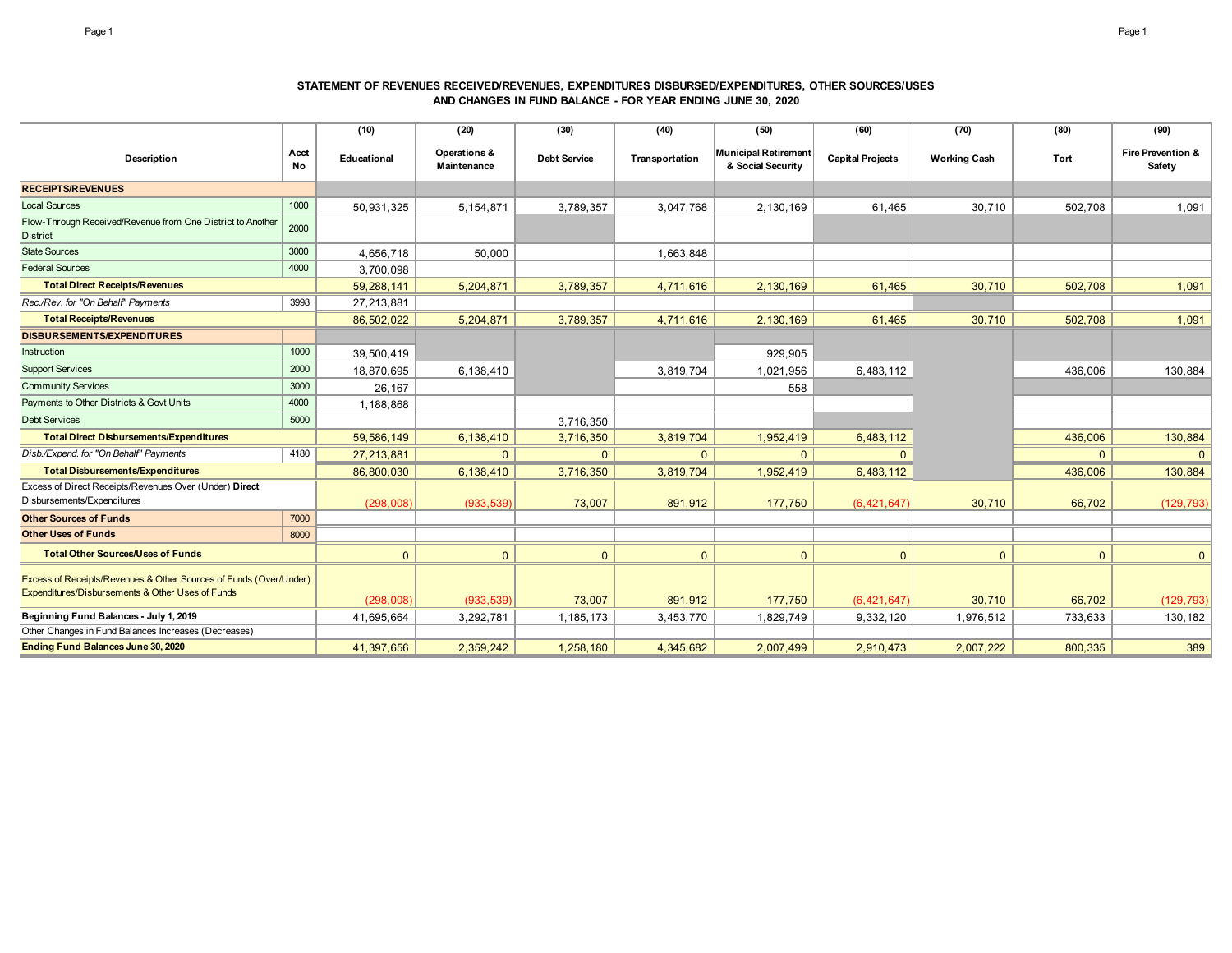#### **ANNUAL STATEMENT OF AFFAIRS SUMMARY FOR FISCAL YEAR ENDING JUNE 30, 2020**

#### *The summary must be published in the local newspaper.*

Copies of the detailed Annual Statement of Affairs for the Fiscal Year Ending June 30, 2020 will be available for public inspection in the school district/joint agreement administrative office by December 1, annually. Indi of Affairs should contact:

| District 3<br>ilenview School                      | . IL 60026<br>Glenview.<br>۱۸۸۰<br><sup>1</sup> Greenwood Rd | 347-998-5000 | $-4:00$ PM<br>00 AMد. |
|----------------------------------------------------|--------------------------------------------------------------|--------------|-----------------------|
| <b>School Distric</b><br>areement Name<br>(JOINT A | <b>Address</b>                                               |              | Office Hour           |

Also by **January 15, annually** the detailed Annual Statement of Affairs for the **Fiscal Year Ending June 30, 2020**, will be posted on the Illinois State Board of Education's website@ **www.isbe.net.**

SUMMARY: The following is the Annual Statement of Affairs Summary that is required to be published by the school district/joint agreement for the past fiscal year.

#### **Statement of Operations as of June 30, 2020**

|                                                     |      | Educational | Operations &<br>Maintenance | <b>Debt Services</b> | Transportation | Municipal<br>Retirement/Social<br>Security | <b>Capital Projects</b> | <b>Working Cash</b> | Tort    | Fire Prevention &<br>Safety |
|-----------------------------------------------------|------|-------------|-----------------------------|----------------------|----------------|--------------------------------------------|-------------------------|---------------------|---------|-----------------------------|
| Local Sources                                       | 1000 | 50,931,325  | 5,154,871                   | 3,789,357            | 3,047,768      | 2,130,169                                  | 61,465                  | 30,710              | 502,708 | 1,091                       |
| Flow-Through Receipts/Revenues from One District to | 2000 |             |                             |                      |                |                                            |                         |                     |         |                             |
| <b>Another District</b>                             |      |             |                             |                      |                |                                            |                         |                     |         |                             |
| <b>State Sources</b>                                | 3000 | 4.656.718   | 50,000                      |                      | 1.663.848      |                                            |                         |                     |         |                             |
| <b>Federal Sources</b>                              | 4000 | 3,700,098   |                             |                      |                |                                            |                         |                     |         |                             |
| <b>Total Direct Receipts/Revenues</b>               |      | 59,288,141  | 5,204,871                   | 3,789,357            | 4,711,616      | 2,130,169                                  | 61,465                  | 30,710              | 502,708 | 1,091                       |
| <b>Total Direct Disbursements/Expenditures</b>      |      | 59,586,149  | 6,138,410                   | 3,716,350            | 3,819,704      | 1,952,419                                  | 6,483,112               |                     | 436,006 | 130,884                     |
| Other Sources/Uses of Funds                         |      |             |                             |                      |                |                                            |                         |                     |         |                             |
| Beginning Fund Balances - July 1, 2019              |      | 41,695,664  | 3,292,781                   | 1,185,173            | 3,453,770      | 1,829,749                                  | 9,332,120               | 1.976.512           | 733,633 | 130,182                     |
| Other Changes in Fund Balances                      |      |             |                             |                      |                |                                            |                         |                     |         |                             |
| <b>Ending Fund Balances June 30, 2020</b>           |      | 41,397,656  | 2,359,242                   | 1,258,180            | 4,345,682      | 2,007,499                                  | 2,910,473               | 2,007,222           | 800,335 | 389                         |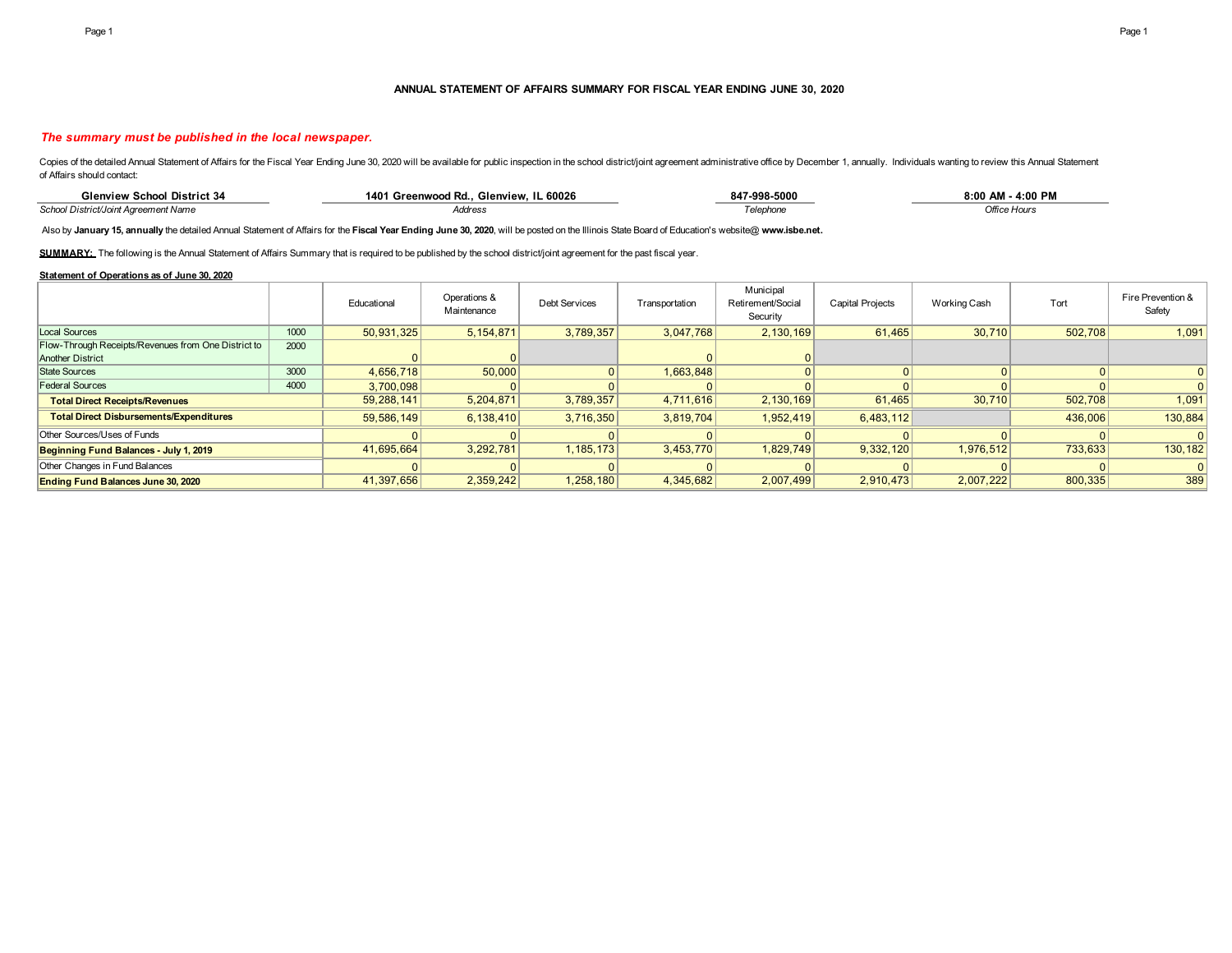#### **SALARY SCHEDULE OF GROSS PAYMENTS FOR CERTIFICATED PERSONNEL AND NON-CERTIFICATED PERSONNEL**

### *This listing must be published in the local newspaper, sent to ISBE, and retained within your district/joint agreement administrative office for public inspection.*

Glenview School District 34 05-016-0340-04

### **GROSS PAYMENT FOR CERTIFIDE PERSONNEL**

| <b>BAY, CHRISTINE D</b><br><b>ACHTMAN, KAREN</b><br>ABRAM, DIANE M<br>ALLEN, ELIZABETH D<br>ANDERSON, KRISTINA M<br>ADAMS, JESSICA NOELLE<br>ANDREWS, PAULETTE<br><b>COLE, KATHERINE K</b><br><b>GALLE, ARIANA</b><br><b>BANSBERG, CLAIRE</b><br>ADESUYI-DADA, DEWANNA S<br>ARONOW, NATALIE A<br>HAGESTAD, MAURA A<br>BORKOWSKI, EMILY T<br>ALONZI, MARY S<br>ASTORINO, ELISSA C<br>HALPERIN, LAUREN M<br>BURGETT, EMILY E<br>AMADEN, KARIN L<br>BECK, KATHLEEN M<br>KAISER, ELLIE<br><b>BURNS, KATHLEEN</b><br>ANSELMO, GEENA M<br>BERLIN, JUDITH E<br>KOOB, MARISA L<br>CHUN, MICHELLE M<br>ANTZIS, LISA S<br>BEYER, SABINA<br>MADSEN, JAMIE S<br>CORTES, MILDRED<br>ATLAS, RACHEL F<br><b>BIRSA, BETH M</b><br>ROSTINE, MICHAEL<br><b>CUTLER, TROY</b><br>BABCOCK, KIM ANDREW<br><b>BOCZEK, JULIE A</b><br>SKOGSBAKKEN, KELLY T<br>CYZ, JACQUELINE A<br><b>BAILEY, COLIN</b><br><b>BOLOTIN, LINDA M</b><br>WOJNAR, CONRAD S<br>DAHLQUIST, MALLORY J<br>BAILEY, NAOMI E<br>BROWN, MELISSA APPEL<br>DAHMER, KAITLYN<br>BALDAZO, MARCOS M<br>BROWN, REBECCA J<br>DAVIS, LAURIE L<br><b>BANAS, DAVID G</b><br>CACERES, KRISTIN M<br>DURNING, KRISTEN P<br>BARAD, JULIE<br>CARTER, KATHLEEN M<br>ELKIND, MARINA<br><b>BARRY, KRISTINA</b><br>CHIN, MEGAN<br>FINER, EDEN A<br>BAUER, JENNA L<br>CIURUS MAJOR, GENEE<br>FOLEY, MELANIE<br>BEAUREGARD, LEANNE E<br>CLARKE, SUSAN P<br>FRIED, JAMIE G<br>BELL, SUSANNE E<br>CONSIDINE, KIRSTEN J<br>FRUTIG, YELENA<br>BERGERON, JENNIFER K<br>CZERWIONKA, KATHLEEN L<br><b>GLASSNER, ROBERT D</b><br>BERGMANN, LAILA<br>DAUERNHEIM, ALISON<br><b>GOLDEN, SARAH G</b><br>BERGSTROM, JENNIFER C<br>DAVIDSON, RACHELS<br><b>GREENBERG, KRISTIN N</b><br>BERLAGE, FAYE<br>DELLI, DANE A<br><b>GREINER, SHERYLL</b><br>BILLER, CECILIA J<br>DIBIASO, WENDY M<br><b>GRIEVE, RACHEL ASTA KECK</b><br>DOBIAS, SUSAN M<br><b>BOSCO, LAUREN P</b><br><b>GUST, CAROLINE</b><br>BRADLEY, LEIA M<br>DOETSCH, CARYL C<br>HAMMER, DANIEL<br><b>BRATKO, KACIE M</b><br>DORKEN, KEVIN M<br><b>HARRIS, LAURA</b><br>BRONSKI, JENNIFER E<br>DORKEN, LINDA M<br>HENRY, EMILY M<br>BROTTMAN, SAMANTHA<br>DOWNEY, LISA M<br><b>HICKEY, MATTHEW J</b><br>BROWN, AMI M<br>DUEL, SUZANNE E<br>HOFFMAN-JUNK, MEGAN<br>BRYNWOOD, CARYN<br>DZIANOTT, MAREK<br><b>BUS, EMILY</b><br>IKHNANA, STELLA<br>EHRESMAN, ANDY L<br>CAPLAN PIERCE, MARA B<br><b>ENGLE, BRIAN M</b><br>JOAQUIN, MA. AURORA<br>JOHNSON, ERICA<br>CAPUTO, NINA<br>FRIEDMAN, ERIK D<br><b>KAYMAN, ABIGAIL S</b><br>CARACCI, ELEANORA<br><b>GEAN, LAURA J</b><br><b>KEARNS, EMMAC</b><br>CARDENAS, DEYANIRA<br><b>GERAGHTY, MARY P</b><br>KIM, JEANNE<br>CARLIN, JULIE A<br>GRECO, AMY<br>LEDERMAN, HANNAH E<br>CARLSON, OLGA<br><b>GROSSMAN, RACHEL B</b><br>LEE, JASON<br>CARLSON, RACHAEL C<br><b>HAMILTON, KATHLEEN A</b> | Salary Range: Less Than \$25,000 | Salary Range: \$25,000 - \$39,999 | Salary Range: \$40,000 - \$59,999 | Salary Range: 60.000 - \$89.999 | Salary Range: \$90,000 and over |
|--------------------------------------------------------------------------------------------------------------------------------------------------------------------------------------------------------------------------------------------------------------------------------------------------------------------------------------------------------------------------------------------------------------------------------------------------------------------------------------------------------------------------------------------------------------------------------------------------------------------------------------------------------------------------------------------------------------------------------------------------------------------------------------------------------------------------------------------------------------------------------------------------------------------------------------------------------------------------------------------------------------------------------------------------------------------------------------------------------------------------------------------------------------------------------------------------------------------------------------------------------------------------------------------------------------------------------------------------------------------------------------------------------------------------------------------------------------------------------------------------------------------------------------------------------------------------------------------------------------------------------------------------------------------------------------------------------------------------------------------------------------------------------------------------------------------------------------------------------------------------------------------------------------------------------------------------------------------------------------------------------------------------------------------------------------------------------------------------------------------------------------------------------------------------------------------------------------------------------------------------------------------------------------------------------------------------------------------------------------------------------------------------------------------------------------------------------------------------------------------------------------------------------------------------------------------------------------------------------------------------------------------------------------------------------------------------------------------------------------------------------------------------------------------------------------|----------------------------------|-----------------------------------|-----------------------------------|---------------------------------|---------------------------------|
|                                                                                                                                                                                                                                                                                                                                                                                                                                                                                                                                                                                                                                                                                                                                                                                                                                                                                                                                                                                                                                                                                                                                                                                                                                                                                                                                                                                                                                                                                                                                                                                                                                                                                                                                                                                                                                                                                                                                                                                                                                                                                                                                                                                                                                                                                                                                                                                                                                                                                                                                                                                                                                                                                                                                                                                                              | GROESCH, WENDY L                 |                                   |                                   |                                 |                                 |
|                                                                                                                                                                                                                                                                                                                                                                                                                                                                                                                                                                                                                                                                                                                                                                                                                                                                                                                                                                                                                                                                                                                                                                                                                                                                                                                                                                                                                                                                                                                                                                                                                                                                                                                                                                                                                                                                                                                                                                                                                                                                                                                                                                                                                                                                                                                                                                                                                                                                                                                                                                                                                                                                                                                                                                                                              | GUSTAFSON, ALYSSA                |                                   |                                   |                                 |                                 |
|                                                                                                                                                                                                                                                                                                                                                                                                                                                                                                                                                                                                                                                                                                                                                                                                                                                                                                                                                                                                                                                                                                                                                                                                                                                                                                                                                                                                                                                                                                                                                                                                                                                                                                                                                                                                                                                                                                                                                                                                                                                                                                                                                                                                                                                                                                                                                                                                                                                                                                                                                                                                                                                                                                                                                                                                              | MCKERR, SHANNON A                |                                   |                                   |                                 |                                 |
|                                                                                                                                                                                                                                                                                                                                                                                                                                                                                                                                                                                                                                                                                                                                                                                                                                                                                                                                                                                                                                                                                                                                                                                                                                                                                                                                                                                                                                                                                                                                                                                                                                                                                                                                                                                                                                                                                                                                                                                                                                                                                                                                                                                                                                                                                                                                                                                                                                                                                                                                                                                                                                                                                                                                                                                                              | MISCINSKI, RIDLEY                |                                   |                                   |                                 |                                 |
|                                                                                                                                                                                                                                                                                                                                                                                                                                                                                                                                                                                                                                                                                                                                                                                                                                                                                                                                                                                                                                                                                                                                                                                                                                                                                                                                                                                                                                                                                                                                                                                                                                                                                                                                                                                                                                                                                                                                                                                                                                                                                                                                                                                                                                                                                                                                                                                                                                                                                                                                                                                                                                                                                                                                                                                                              | SHEBESTA, HANNAH L               |                                   |                                   |                                 |                                 |
|                                                                                                                                                                                                                                                                                                                                                                                                                                                                                                                                                                                                                                                                                                                                                                                                                                                                                                                                                                                                                                                                                                                                                                                                                                                                                                                                                                                                                                                                                                                                                                                                                                                                                                                                                                                                                                                                                                                                                                                                                                                                                                                                                                                                                                                                                                                                                                                                                                                                                                                                                                                                                                                                                                                                                                                                              |                                  |                                   |                                   |                                 |                                 |
|                                                                                                                                                                                                                                                                                                                                                                                                                                                                                                                                                                                                                                                                                                                                                                                                                                                                                                                                                                                                                                                                                                                                                                                                                                                                                                                                                                                                                                                                                                                                                                                                                                                                                                                                                                                                                                                                                                                                                                                                                                                                                                                                                                                                                                                                                                                                                                                                                                                                                                                                                                                                                                                                                                                                                                                                              |                                  |                                   |                                   |                                 |                                 |
|                                                                                                                                                                                                                                                                                                                                                                                                                                                                                                                                                                                                                                                                                                                                                                                                                                                                                                                                                                                                                                                                                                                                                                                                                                                                                                                                                                                                                                                                                                                                                                                                                                                                                                                                                                                                                                                                                                                                                                                                                                                                                                                                                                                                                                                                                                                                                                                                                                                                                                                                                                                                                                                                                                                                                                                                              |                                  |                                   |                                   |                                 |                                 |
|                                                                                                                                                                                                                                                                                                                                                                                                                                                                                                                                                                                                                                                                                                                                                                                                                                                                                                                                                                                                                                                                                                                                                                                                                                                                                                                                                                                                                                                                                                                                                                                                                                                                                                                                                                                                                                                                                                                                                                                                                                                                                                                                                                                                                                                                                                                                                                                                                                                                                                                                                                                                                                                                                                                                                                                                              |                                  |                                   |                                   |                                 |                                 |
|                                                                                                                                                                                                                                                                                                                                                                                                                                                                                                                                                                                                                                                                                                                                                                                                                                                                                                                                                                                                                                                                                                                                                                                                                                                                                                                                                                                                                                                                                                                                                                                                                                                                                                                                                                                                                                                                                                                                                                                                                                                                                                                                                                                                                                                                                                                                                                                                                                                                                                                                                                                                                                                                                                                                                                                                              |                                  |                                   |                                   |                                 |                                 |
|                                                                                                                                                                                                                                                                                                                                                                                                                                                                                                                                                                                                                                                                                                                                                                                                                                                                                                                                                                                                                                                                                                                                                                                                                                                                                                                                                                                                                                                                                                                                                                                                                                                                                                                                                                                                                                                                                                                                                                                                                                                                                                                                                                                                                                                                                                                                                                                                                                                                                                                                                                                                                                                                                                                                                                                                              |                                  |                                   |                                   |                                 |                                 |
|                                                                                                                                                                                                                                                                                                                                                                                                                                                                                                                                                                                                                                                                                                                                                                                                                                                                                                                                                                                                                                                                                                                                                                                                                                                                                                                                                                                                                                                                                                                                                                                                                                                                                                                                                                                                                                                                                                                                                                                                                                                                                                                                                                                                                                                                                                                                                                                                                                                                                                                                                                                                                                                                                                                                                                                                              |                                  |                                   |                                   |                                 |                                 |
|                                                                                                                                                                                                                                                                                                                                                                                                                                                                                                                                                                                                                                                                                                                                                                                                                                                                                                                                                                                                                                                                                                                                                                                                                                                                                                                                                                                                                                                                                                                                                                                                                                                                                                                                                                                                                                                                                                                                                                                                                                                                                                                                                                                                                                                                                                                                                                                                                                                                                                                                                                                                                                                                                                                                                                                                              |                                  |                                   |                                   |                                 |                                 |
|                                                                                                                                                                                                                                                                                                                                                                                                                                                                                                                                                                                                                                                                                                                                                                                                                                                                                                                                                                                                                                                                                                                                                                                                                                                                                                                                                                                                                                                                                                                                                                                                                                                                                                                                                                                                                                                                                                                                                                                                                                                                                                                                                                                                                                                                                                                                                                                                                                                                                                                                                                                                                                                                                                                                                                                                              |                                  |                                   |                                   |                                 |                                 |
|                                                                                                                                                                                                                                                                                                                                                                                                                                                                                                                                                                                                                                                                                                                                                                                                                                                                                                                                                                                                                                                                                                                                                                                                                                                                                                                                                                                                                                                                                                                                                                                                                                                                                                                                                                                                                                                                                                                                                                                                                                                                                                                                                                                                                                                                                                                                                                                                                                                                                                                                                                                                                                                                                                                                                                                                              |                                  |                                   |                                   |                                 |                                 |
|                                                                                                                                                                                                                                                                                                                                                                                                                                                                                                                                                                                                                                                                                                                                                                                                                                                                                                                                                                                                                                                                                                                                                                                                                                                                                                                                                                                                                                                                                                                                                                                                                                                                                                                                                                                                                                                                                                                                                                                                                                                                                                                                                                                                                                                                                                                                                                                                                                                                                                                                                                                                                                                                                                                                                                                                              |                                  |                                   |                                   |                                 |                                 |
|                                                                                                                                                                                                                                                                                                                                                                                                                                                                                                                                                                                                                                                                                                                                                                                                                                                                                                                                                                                                                                                                                                                                                                                                                                                                                                                                                                                                                                                                                                                                                                                                                                                                                                                                                                                                                                                                                                                                                                                                                                                                                                                                                                                                                                                                                                                                                                                                                                                                                                                                                                                                                                                                                                                                                                                                              |                                  |                                   |                                   |                                 |                                 |
|                                                                                                                                                                                                                                                                                                                                                                                                                                                                                                                                                                                                                                                                                                                                                                                                                                                                                                                                                                                                                                                                                                                                                                                                                                                                                                                                                                                                                                                                                                                                                                                                                                                                                                                                                                                                                                                                                                                                                                                                                                                                                                                                                                                                                                                                                                                                                                                                                                                                                                                                                                                                                                                                                                                                                                                                              |                                  |                                   |                                   |                                 |                                 |
|                                                                                                                                                                                                                                                                                                                                                                                                                                                                                                                                                                                                                                                                                                                                                                                                                                                                                                                                                                                                                                                                                                                                                                                                                                                                                                                                                                                                                                                                                                                                                                                                                                                                                                                                                                                                                                                                                                                                                                                                                                                                                                                                                                                                                                                                                                                                                                                                                                                                                                                                                                                                                                                                                                                                                                                                              |                                  |                                   |                                   |                                 |                                 |
|                                                                                                                                                                                                                                                                                                                                                                                                                                                                                                                                                                                                                                                                                                                                                                                                                                                                                                                                                                                                                                                                                                                                                                                                                                                                                                                                                                                                                                                                                                                                                                                                                                                                                                                                                                                                                                                                                                                                                                                                                                                                                                                                                                                                                                                                                                                                                                                                                                                                                                                                                                                                                                                                                                                                                                                                              |                                  |                                   |                                   |                                 |                                 |
|                                                                                                                                                                                                                                                                                                                                                                                                                                                                                                                                                                                                                                                                                                                                                                                                                                                                                                                                                                                                                                                                                                                                                                                                                                                                                                                                                                                                                                                                                                                                                                                                                                                                                                                                                                                                                                                                                                                                                                                                                                                                                                                                                                                                                                                                                                                                                                                                                                                                                                                                                                                                                                                                                                                                                                                                              |                                  |                                   |                                   |                                 |                                 |
|                                                                                                                                                                                                                                                                                                                                                                                                                                                                                                                                                                                                                                                                                                                                                                                                                                                                                                                                                                                                                                                                                                                                                                                                                                                                                                                                                                                                                                                                                                                                                                                                                                                                                                                                                                                                                                                                                                                                                                                                                                                                                                                                                                                                                                                                                                                                                                                                                                                                                                                                                                                                                                                                                                                                                                                                              |                                  |                                   |                                   |                                 |                                 |
|                                                                                                                                                                                                                                                                                                                                                                                                                                                                                                                                                                                                                                                                                                                                                                                                                                                                                                                                                                                                                                                                                                                                                                                                                                                                                                                                                                                                                                                                                                                                                                                                                                                                                                                                                                                                                                                                                                                                                                                                                                                                                                                                                                                                                                                                                                                                                                                                                                                                                                                                                                                                                                                                                                                                                                                                              |                                  |                                   |                                   |                                 |                                 |
|                                                                                                                                                                                                                                                                                                                                                                                                                                                                                                                                                                                                                                                                                                                                                                                                                                                                                                                                                                                                                                                                                                                                                                                                                                                                                                                                                                                                                                                                                                                                                                                                                                                                                                                                                                                                                                                                                                                                                                                                                                                                                                                                                                                                                                                                                                                                                                                                                                                                                                                                                                                                                                                                                                                                                                                                              |                                  |                                   |                                   |                                 |                                 |
|                                                                                                                                                                                                                                                                                                                                                                                                                                                                                                                                                                                                                                                                                                                                                                                                                                                                                                                                                                                                                                                                                                                                                                                                                                                                                                                                                                                                                                                                                                                                                                                                                                                                                                                                                                                                                                                                                                                                                                                                                                                                                                                                                                                                                                                                                                                                                                                                                                                                                                                                                                                                                                                                                                                                                                                                              |                                  |                                   |                                   |                                 |                                 |
|                                                                                                                                                                                                                                                                                                                                                                                                                                                                                                                                                                                                                                                                                                                                                                                                                                                                                                                                                                                                                                                                                                                                                                                                                                                                                                                                                                                                                                                                                                                                                                                                                                                                                                                                                                                                                                                                                                                                                                                                                                                                                                                                                                                                                                                                                                                                                                                                                                                                                                                                                                                                                                                                                                                                                                                                              |                                  |                                   |                                   |                                 |                                 |
|                                                                                                                                                                                                                                                                                                                                                                                                                                                                                                                                                                                                                                                                                                                                                                                                                                                                                                                                                                                                                                                                                                                                                                                                                                                                                                                                                                                                                                                                                                                                                                                                                                                                                                                                                                                                                                                                                                                                                                                                                                                                                                                                                                                                                                                                                                                                                                                                                                                                                                                                                                                                                                                                                                                                                                                                              |                                  |                                   |                                   |                                 |                                 |
|                                                                                                                                                                                                                                                                                                                                                                                                                                                                                                                                                                                                                                                                                                                                                                                                                                                                                                                                                                                                                                                                                                                                                                                                                                                                                                                                                                                                                                                                                                                                                                                                                                                                                                                                                                                                                                                                                                                                                                                                                                                                                                                                                                                                                                                                                                                                                                                                                                                                                                                                                                                                                                                                                                                                                                                                              |                                  |                                   |                                   |                                 |                                 |
|                                                                                                                                                                                                                                                                                                                                                                                                                                                                                                                                                                                                                                                                                                                                                                                                                                                                                                                                                                                                                                                                                                                                                                                                                                                                                                                                                                                                                                                                                                                                                                                                                                                                                                                                                                                                                                                                                                                                                                                                                                                                                                                                                                                                                                                                                                                                                                                                                                                                                                                                                                                                                                                                                                                                                                                                              |                                  |                                   |                                   |                                 |                                 |
|                                                                                                                                                                                                                                                                                                                                                                                                                                                                                                                                                                                                                                                                                                                                                                                                                                                                                                                                                                                                                                                                                                                                                                                                                                                                                                                                                                                                                                                                                                                                                                                                                                                                                                                                                                                                                                                                                                                                                                                                                                                                                                                                                                                                                                                                                                                                                                                                                                                                                                                                                                                                                                                                                                                                                                                                              |                                  |                                   |                                   |                                 |                                 |
|                                                                                                                                                                                                                                                                                                                                                                                                                                                                                                                                                                                                                                                                                                                                                                                                                                                                                                                                                                                                                                                                                                                                                                                                                                                                                                                                                                                                                                                                                                                                                                                                                                                                                                                                                                                                                                                                                                                                                                                                                                                                                                                                                                                                                                                                                                                                                                                                                                                                                                                                                                                                                                                                                                                                                                                                              |                                  |                                   |                                   |                                 |                                 |
|                                                                                                                                                                                                                                                                                                                                                                                                                                                                                                                                                                                                                                                                                                                                                                                                                                                                                                                                                                                                                                                                                                                                                                                                                                                                                                                                                                                                                                                                                                                                                                                                                                                                                                                                                                                                                                                                                                                                                                                                                                                                                                                                                                                                                                                                                                                                                                                                                                                                                                                                                                                                                                                                                                                                                                                                              |                                  |                                   |                                   |                                 |                                 |
|                                                                                                                                                                                                                                                                                                                                                                                                                                                                                                                                                                                                                                                                                                                                                                                                                                                                                                                                                                                                                                                                                                                                                                                                                                                                                                                                                                                                                                                                                                                                                                                                                                                                                                                                                                                                                                                                                                                                                                                                                                                                                                                                                                                                                                                                                                                                                                                                                                                                                                                                                                                                                                                                                                                                                                                                              |                                  |                                   |                                   |                                 |                                 |
|                                                                                                                                                                                                                                                                                                                                                                                                                                                                                                                                                                                                                                                                                                                                                                                                                                                                                                                                                                                                                                                                                                                                                                                                                                                                                                                                                                                                                                                                                                                                                                                                                                                                                                                                                                                                                                                                                                                                                                                                                                                                                                                                                                                                                                                                                                                                                                                                                                                                                                                                                                                                                                                                                                                                                                                                              |                                  |                                   |                                   |                                 |                                 |
|                                                                                                                                                                                                                                                                                                                                                                                                                                                                                                                                                                                                                                                                                                                                                                                                                                                                                                                                                                                                                                                                                                                                                                                                                                                                                                                                                                                                                                                                                                                                                                                                                                                                                                                                                                                                                                                                                                                                                                                                                                                                                                                                                                                                                                                                                                                                                                                                                                                                                                                                                                                                                                                                                                                                                                                                              |                                  |                                   |                                   |                                 |                                 |
|                                                                                                                                                                                                                                                                                                                                                                                                                                                                                                                                                                                                                                                                                                                                                                                                                                                                                                                                                                                                                                                                                                                                                                                                                                                                                                                                                                                                                                                                                                                                                                                                                                                                                                                                                                                                                                                                                                                                                                                                                                                                                                                                                                                                                                                                                                                                                                                                                                                                                                                                                                                                                                                                                                                                                                                                              |                                  |                                   |                                   |                                 |                                 |
|                                                                                                                                                                                                                                                                                                                                                                                                                                                                                                                                                                                                                                                                                                                                                                                                                                                                                                                                                                                                                                                                                                                                                                                                                                                                                                                                                                                                                                                                                                                                                                                                                                                                                                                                                                                                                                                                                                                                                                                                                                                                                                                                                                                                                                                                                                                                                                                                                                                                                                                                                                                                                                                                                                                                                                                                              |                                  |                                   |                                   |                                 |                                 |
|                                                                                                                                                                                                                                                                                                                                                                                                                                                                                                                                                                                                                                                                                                                                                                                                                                                                                                                                                                                                                                                                                                                                                                                                                                                                                                                                                                                                                                                                                                                                                                                                                                                                                                                                                                                                                                                                                                                                                                                                                                                                                                                                                                                                                                                                                                                                                                                                                                                                                                                                                                                                                                                                                                                                                                                                              |                                  |                                   |                                   |                                 |                                 |
| LEVIN, SARAH L<br>CARNEHL, BENJAMIN K<br>HAUSMAN, VALERIE N                                                                                                                                                                                                                                                                                                                                                                                                                                                                                                                                                                                                                                                                                                                                                                                                                                                                                                                                                                                                                                                                                                                                                                                                                                                                                                                                                                                                                                                                                                                                                                                                                                                                                                                                                                                                                                                                                                                                                                                                                                                                                                                                                                                                                                                                                                                                                                                                                                                                                                                                                                                                                                                                                                                                                  |                                  |                                   |                                   |                                 |                                 |
| LEY, ELIZABETH R<br>CASTANEDA, SAUL<br>HENRY, PENNY A                                                                                                                                                                                                                                                                                                                                                                                                                                                                                                                                                                                                                                                                                                                                                                                                                                                                                                                                                                                                                                                                                                                                                                                                                                                                                                                                                                                                                                                                                                                                                                                                                                                                                                                                                                                                                                                                                                                                                                                                                                                                                                                                                                                                                                                                                                                                                                                                                                                                                                                                                                                                                                                                                                                                                        |                                  |                                   |                                   |                                 |                                 |
| MAGID, STEPHANIE M<br>CEPRNICH, NATALIE L<br><b>HOEFT, PATRICK M</b>                                                                                                                                                                                                                                                                                                                                                                                                                                                                                                                                                                                                                                                                                                                                                                                                                                                                                                                                                                                                                                                                                                                                                                                                                                                                                                                                                                                                                                                                                                                                                                                                                                                                                                                                                                                                                                                                                                                                                                                                                                                                                                                                                                                                                                                                                                                                                                                                                                                                                                                                                                                                                                                                                                                                         |                                  |                                   |                                   |                                 |                                 |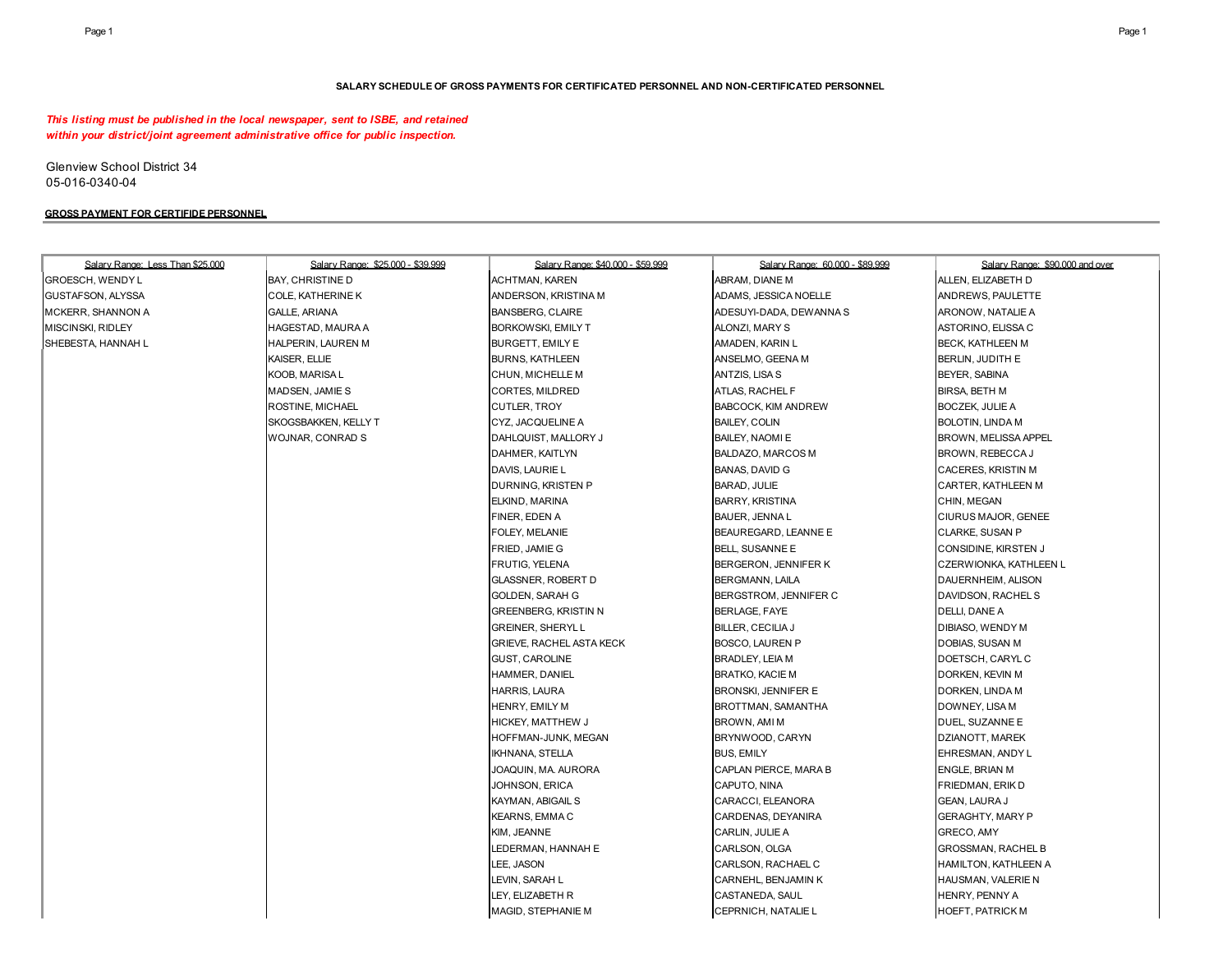MAYER, ANDREW R CHAMPNEY, KRISTY CHAMPNEY, KRISTY HOPKINS, HEATHER M

MAZZA, ANTHONY R CHOO, JUNG KABAT, NANCY A MCNALLY, CAITLYN CHOW, KATIE M CHOW, KATIE M KAIZ, JASON M MILLER, SHIRLEY **CHRUL, MICHELLE B** KALKOUNOS, KATEY M NITTI, FLORINDA F CISKE, DANAE KELLEY, SEAN M NUETZMANN, MORGAN T COKER, CASEY COKER, CASEY KELLEY, TRACEY M OBENLAND, AMANDA COLLINS-DOWDEN, MICHAEL J KENNEALLY, GERI A ORBON, KATHRYN A CONE, KRISTEN GYMBON, KATHRYN A KIM, JOANNE HJ OSTMAN, MICHELLE LOCKER LOCK CRANE, KATRINA HOMOGRANE AND KIM, RAQUEL A PETERSON, KALEY CUARESMA, JESSICA KOLBER, DAVID E PICCIRILLO, CHRISTINA L **DANNO, DANIELLE** CORITA, DIONNE B PRESSLAK, AMANDA L**agos, American State Control Control** DAVIES, ERIKA LAGOS, CHRISTINE I QUINTANA, MICHELLE **DERNULC, HEATHER A** LAPPING, KARYN B RAGSDALE, AMANDA C DIAZ, CHANTAL DIAZ, CHANTAL LARSON-HOYE, LISA A REITMAN, HEIDI SQUARE AND REITMAN, INC. AND REITMAN, ILLEINBACH, BRUCE A RICCI, KATHRYN E DREYER, AMY C LEIRAN, HARMONY C ROBINETTE, KATHRYN A **DUNHAM, JOSHUA LEWIS, NICOLE J** ROTHSCHILD, ALLISON E **EISEMAN, SAMANTHA R** LINDNER, RHONDA L SHAPIRO, KELSEY ENGELMAN, MARY ELIZABETH MAHONEY, CLARE C SHARE, SARAH EVANS, TALIA MARIANO, DOMINIC S SMALLWOOD, MARISSA N FECAROTTA, MICHELE K MATZKIN, ELLEN B STEIGER, SARAH E FEIGER, MELISSA LAND MELISSA LAND MCINTYRE, SHARON M STELLA, KARI FELMAN, JENNIFER ROSEN MILLER, ERIC M STOLAR, JOSIP **FEYERER, NORA A** MORRIS, JEFFREY L TOMPKINS, TARANEH L FISCHER, JEREMY L NATHAUS, ELISABETH D WADE, SUSANNAH RUETTER **FREELEY, MEGAN L** NAULTY, ELIZABETH WELSH, SHANNON M **FREER, MANDY L** FREER, MANDY L **NEKOLA, LAURA L** WERNETTE, ANGELINA N FREIDAG, MARGARITA C NITZ, DARYL A WILEY, CAROLINE **FRIEDMAN, JENNIFER M** NOONAN, AMY H WILK, ALEXIS M NORDINI, LISA N FUNKE, LISA M NORDINI, LISA N WILKERSON, NICOLE **GARGULA, HAYLEY CONSIDER A RAYLEY** NUDELMAN, PAUL A WILSON, STEVEN GEBHARDT, SARAH O'CONNOR, EMILY L GELWICKS, AMANDA **PLESZKUN, ELIZABETH T** GHORBANI, MOLLY L<br>
POLONSKY, DANIEL G GINIS, EMMANUEL G<br>PUETZ, PATRICIA H GINIS, EVA N **RASOF, ELLEN G** GLIM, ZACHARY P RICH, BRANDON T GOLDBERG, MAXI LYN RICHTER, MARK A GORSKI DUARTE, SYLVIA G<br>ROBERTS, PRESTON L GRADY, ESTEFANIA ROSS-MERIDITH, NANETTE L GRAMMAS, DINA **ROTTMAN, FRANK JAMES** GREENE, ALLISON H SALKOVER, SANDRA L GRODECKI, KATHRYN SARASIN, KAREN J GRUNSTAD, JESSICA M SCHWARTZWALD, KAREN R GUINAN, JILLIENNE SHEFLER, STEFANIE HA, SEUNG-HEE SHINER, DINA J HAGIST, CECILIA SHINSKY, BARRIE A HANSON, MARNI SHULTZ, THERESE M HARNER, KEVIN SILVERMAN, MATTHEW A HARVEY, KATHRYN SMELTEKOP, PAULA HARWELL, SARA STERN, FELICIA B HATFIELD, KRISTA N STEWART, SELENE M

GLEYZER, MONICA REATHERFORD, ALLISON R COHEN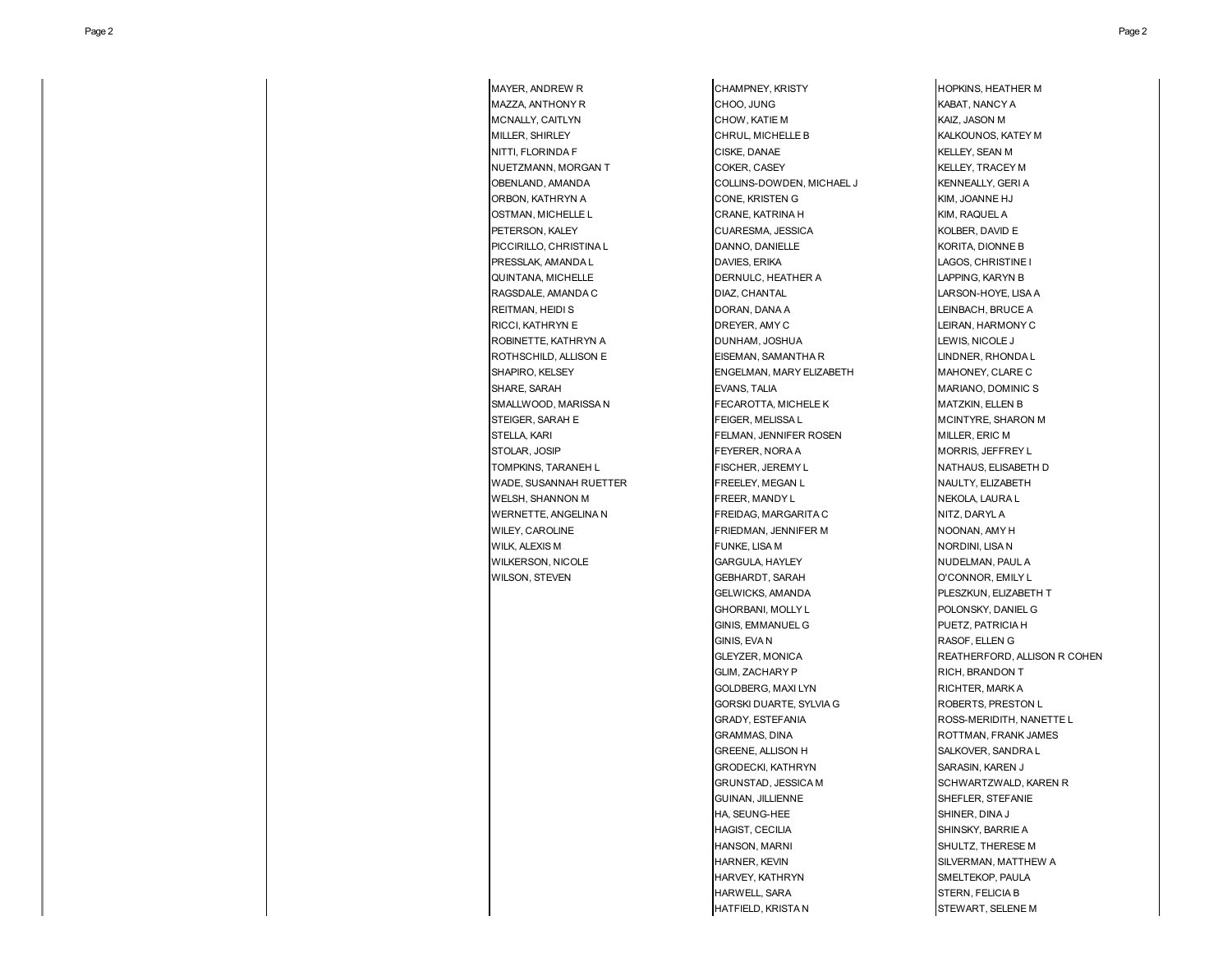HEGER, STACEY LESSEL SUNG, SUNG, SUNG, SUNG, SUNG, SUNG, SUNG, SUNG, SUNG, SUNG, SUNG, SUNG, SUNG, SUNG, SUNG, SUNG, SUNG, SUNG, SUNG, SUNG, SUNG, SUNG, SUNG, SUNG, SUNG, SUNG, SUNG, SUNG, SUNG, SUNG, SUNG, SUNG, SUNG, SUN HEILWAGEN, COLLEEN L<br>SZELES, NATALIE HEMBREE, ANGELA TAPIA, MARY K HENDERSON, JENNIFER J<br>
THORNE, ALLYSON C HENNESSY-SEGUIN, MEGAN L<br>TRACZ, LORI HENNING, SARA K TROWBRIDGE, KATRINA K HOCK, JULIE C<br>
TSUCHIYA, MADELEINE K HOERR, GRANT VAN SOMEREN SMITH, ELLEN HOFFER, ADRIENNE S<br>
VENA, HELENA HOGAN, JODIE M WADE, MARGARET J HOGENDORP, MELISSA L<br>WALSH, LISA HILD HOWARD, ANGELA M WEISBART, VICTORIA M HOYLAND, MARY D WILLIAMS, KIMBERLY ANNE IANNOTTI, LAURA K WOLFE, PATRICIA J JANSEN, DAWN L YACKER, JUDITH G JOHNSON, JUSTIN YADAVA, NANDITA JORGENSON, JENNIFER A ZELLMANN, SCOTT D KAISER, EVE **ZIMMER, SUSAN R** KALTAKIS, ANASTASIA KAPTAN, HAYRIYE GUZIN KAWA, JENNIFER A KEEFE, MEGAN M KELEHER, JESSICA KELLER, ALISON KIERONSKI, JASON S KIRSCH, AMANDA KONIECZKA, KATHRYN M KOWALKE, ALYSE M KROEZE, KRISTIN M KRUEGER, ALISSA M KUBIT, HEATHER A KUDIA, ANTHONY T LAFFERTY, CHALICE E LANDSMAN, MARLA J LAPKUS, JESSICA M LAPPE, ERIN E LARENAS, STEVEN F LATTANZIO, DOREE J LAWRIW, KEELEY LEE, ALEXANDRIA LEE, SE CHIN LEINO, MEGAN LEISTER, PAMELA J LEVING, ELLEN U LEY, JOHN D LIBERATI, MELISSA LINDELL, CORTNEY R LINK, JEAN N LORD, KELLY A LUEDER, COLLEEN LUNDGREN, ELIZABETH A MACDONALD, HEATHER MAHONEY, ASHLEY S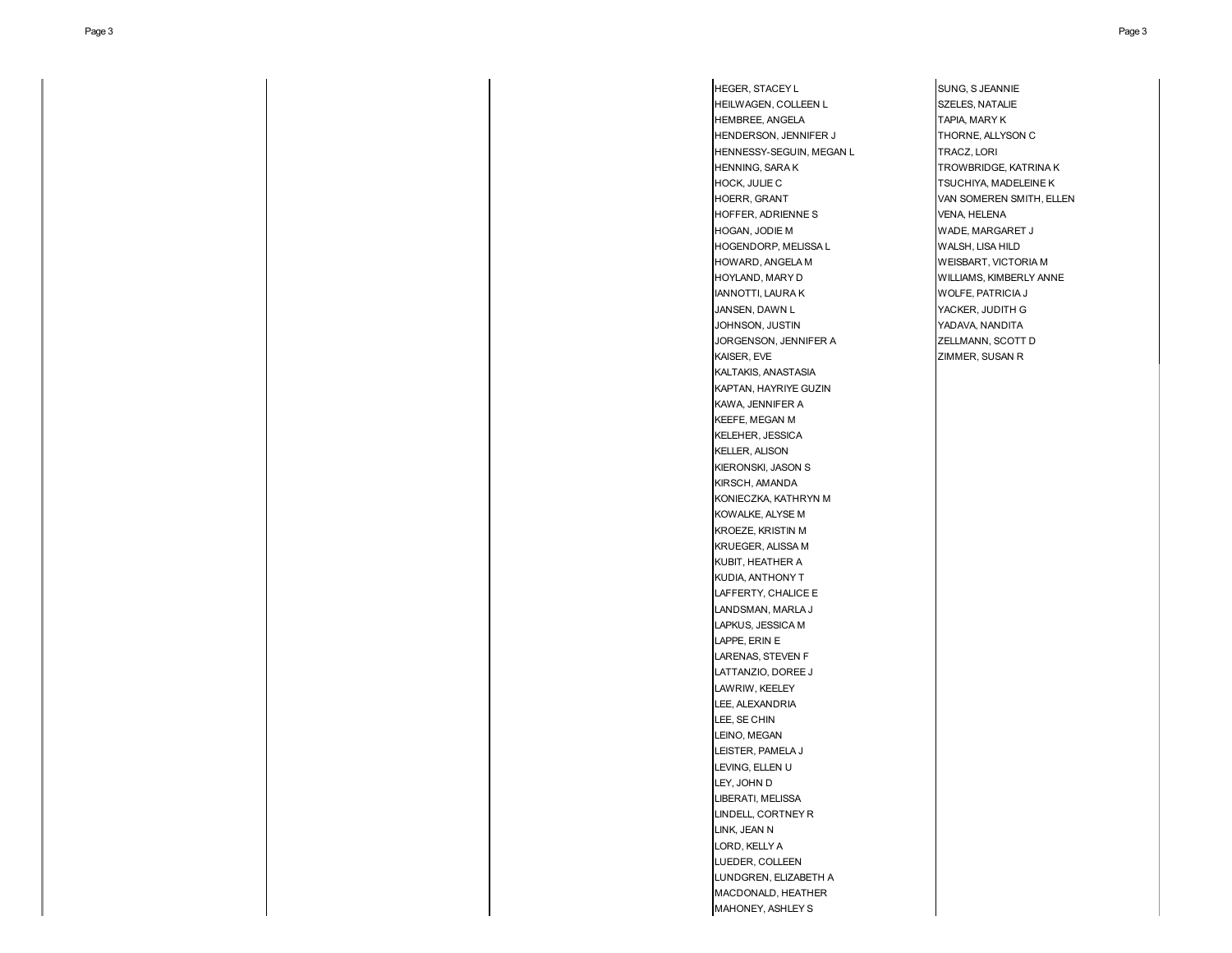MALATESTA, KENNETH A MALNOR, CAROLINE MARCOTTE, LORIANNE M MARFISE, KELLY L MARGOLIS, EVA M MARKOWSKI, LAURA MASA, LAURA DAWN MEISTER, KARIN MERKEY, MOLLY E MERVIS, SARA MIES, KATIE E MILLER, ELIZABETH K MILLER, KRISTI L MITAS, ANASTASIA D MONTI, BRENDA MOON, KATRINA A MORGAN, KATHERINE MORLEY, MARY KATHRYN MUNOZ-VOEGTLE, MARIA MUSSLEWHITE, SUSAN A NANAVATI, PAYAL K NELLIS, JESSICA A NELSON, ELIZABETH A NELSON, JENNIFER L O'HARA, KELLY A O'MALLEY, MAUREEN D O'NEILL, MEREDITH O'SULLIVAN, COURTNEY OBEDIAH-BERLIN, NINA OLSON, KAREN ORONI, LAURA M OSBORNE, ANNE F PAGAC, DAVID L PARKER, JENNIFER B PARTAKER, ERIN G PARTYKA, JULIE LYNN PEREZ, RAMON PERKINS, BROOKE PERONA ALBRECHT, MAILA PIECZONKA, DIANA PINSON, AMY K POKORA, CARLISSA F POTTER, AUTUMN M POULAKOS, PAULINE PRAWER-STOCK, MELINDA J PRIVITERA, MARLA M PUCCIARELLO, KYLE RAZA, ZAHRA L RHODES, ELIZABETH RICHARDS, SARAH RICHARDSON, SANDRA RISTOW, DAVID RODRIGUEZ, OSCAR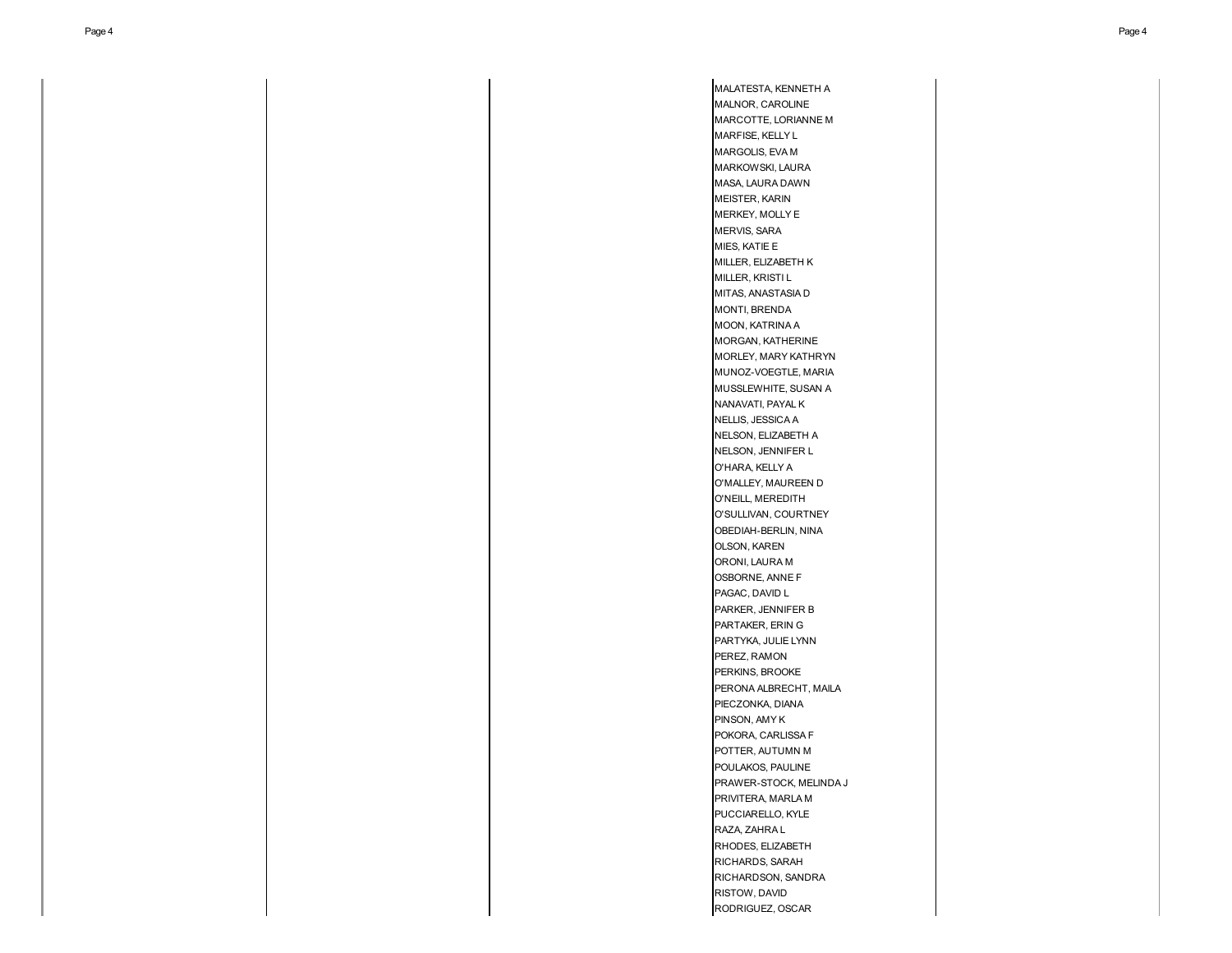ROSS, ERIN H ROY, ANDREW S RUSSELL, DREW C SANDIFORD, MARGARET SCHACK, JENNIFER I SCHILTZ, GRETCHEN R SCHOBER, LINDA C SERVE, TRACEY A SHAHBAZ, ILBRA SHEIN, MERLE SHELLARD, DEBORAH SHONK, CARRIE E SIEGEL, JODY SILBERMAN-RISSIEN, BRITTANY B SILCROFT, CARLY SILVER, ARI M SIMKINS, TRACY G SIMO, REBECCA A SIMON, STEPHANIE T SLATER, TAMARA SMITH, SUSAN C SO, AUDREY C SPINA, CARLY M SPRECKMAN, SUSAN L STANTON, KATHLEEN STANTON, MAURA STOKES, MICHAELA STOLTZ, EDWARD F STORRIE, ESTHER STREJC, LAURA B STRENING JR, MICHAEL C SULAK, LISA D SWANN, CAROL SWANSON, EMILY K TAKATA, BARBARA A TERRANOVA, LISA M THOMASSON, MARGARET ROSE K TRESP, ANDREA TRIBBETT, EMILY TRIPPLE, JULIANNE L UBIK, ASHLEY UHLER, LILLIAN Z VANCE, REBECCA VENGAZO, CAROLINE VICKERS, LARA VIRLAS, ALEXANDRA M VITACCO, MATTHEW J VOGEL, MATTHEW D VON DE BUR, KRISTINE WALSH, CHRISTINA WARD, AMY R WARD, EMILY WARREN, CINDY M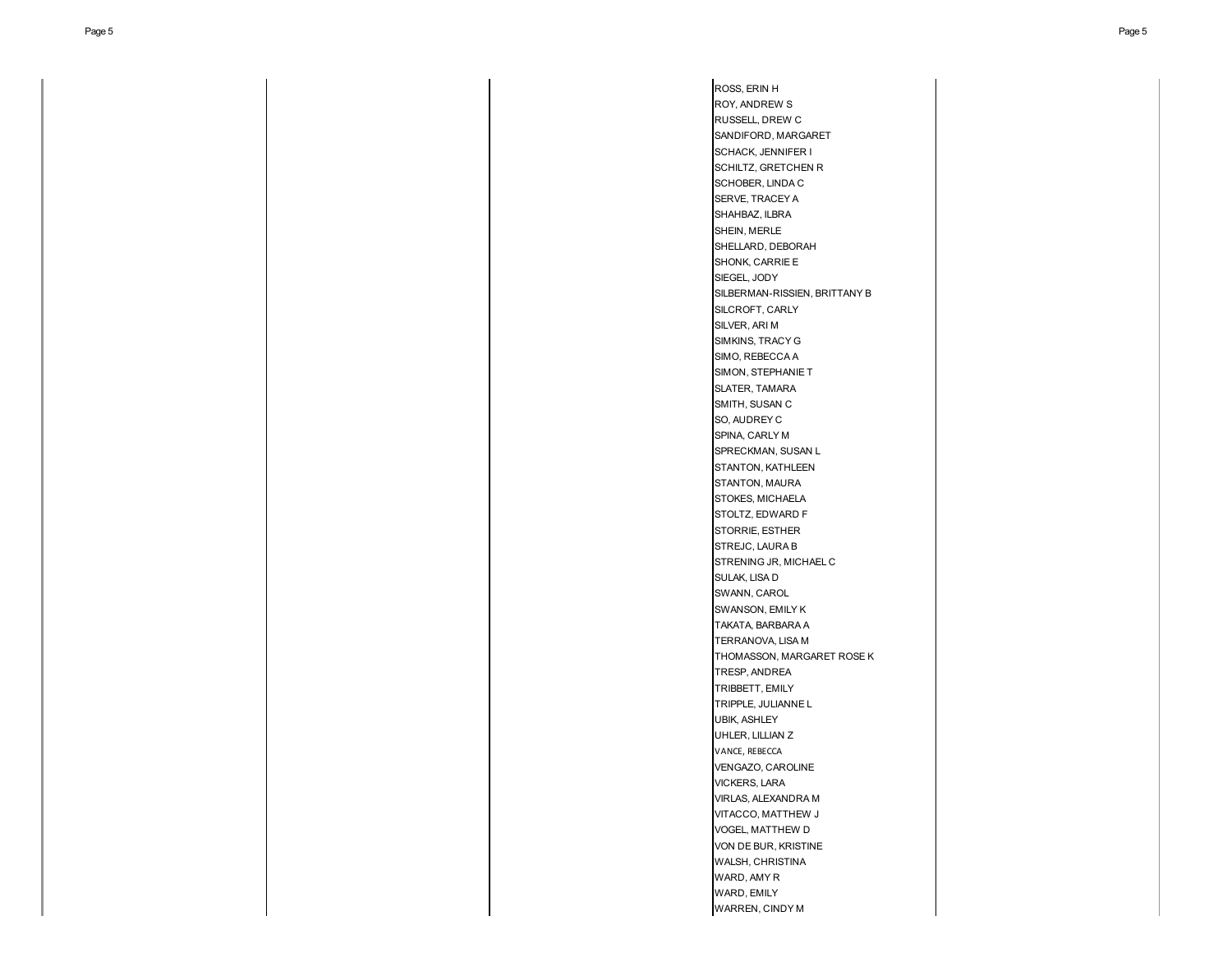|  | WEALE, SARAH K<br>WEINZIERL, MEGAN T<br>WETTERMAN, AMANDA E<br>WHITE, AMANDA R |
|--|--------------------------------------------------------------------------------|
|  | WHITFORD, JEAN M                                                               |
|  | WILHELM, KATHERINE C                                                           |
|  | WILKINS, AARON J                                                               |
|  | WILLIAMS, CARY M<br>WILSON, JOBETH C                                           |
|  | WITTE, MARY E                                                                  |
|  | WONG, JESSICA                                                                  |
|  | YORK, KATHRYN M                                                                |
|  | ZERULL, LAURA R                                                                |
|  |                                                                                |

### **GROSS PAYMENT FOR NON-CERTIFIED PERSONNEL**

| Salary Range: Less Than \$25,000 | Salary Range: \$25,000 - \$39,999 | Salary Range: \$40,000 - \$59,999 | Salary Range: \$60,000 and over |
|----------------------------------|-----------------------------------|-----------------------------------|---------------------------------|
| ADAMS. ASHLEY                    | ADKISSON. KRISTAL L               | ALLEN, ABIGAIL M                  | ALVIZU, GUY G                   |
| AGOS, SOPHIA                     | BALOSJURA, RODICA                 | ANGHEL, MARIN                     | AVILA, ARMANDO                  |
| AHERN, MARY                      | BAQUEDANO, STEPHANIE              | ANGHEL, VERNONICA                 | BROWNE, DORIANNE E              |
| AHMED, HALIMA N                  | <b>BODEA, VICTORIA</b>            | BORGES, FRANCISCO                 | CLEVELAND, KIMBERLY A           |
| ALFONSO, RACHEL ANNE             | BOHN, BRANDON C                   | CHAVEZ, ELIZABETH                 | CONNER, ROBERT                  |
| ARELLANO, MARIA MONICA           | <b>BRITO, ALMA</b>                | CONNER, JILL                      | CONWELL, KELLY D                |
| ARENS, SHEILA A                  | CAHN, JOAN                        | COONS, MARGARET M                 | <b>GRAY, ERNEST H</b>           |
| AREVALO, KATIA                   | CALINI, MADALINA                  | CORONEL, ALFONSO                  | <b>HACKETT, LAUREN</b>          |
| ARROYO, ILEANA                   | CONNOLLY, MAUREEN S               | CRUZ, HUMBERTO                    | <b>HOVERSEN, MARK</b>           |
| ARVANITIS, NATALIE H             | COWGILL, DIANE                    | DIAMOND, SHEILA                   | JANUS, KELLEE                   |
| BALLAS, SANDY                    | DAIAN, JENICA                     | DIMARCO, AMINA                    | KAGAN, VERONICA                 |
| BARRAZA, DULSE                   | DE LOS REYES, LUALHATI S          | DURAN, NICOLAS                    | <b>KARAGIANES, ELLE</b>         |
| BAY, CHRISTINE                   | DEMOS, BARBARA                    | FEIT, ANTHONY                     | <b>KEDJIDJIAN, CATHERINE</b>    |
| BERENS, ELAINE M                 | DINIELLO, GABRIELA                | FORD, LAURIE B                    | LOCOCO, GIANNA                  |
| BERTHOLF, CATHERINE M            | DOMUTZ, JUDITH M                  | GALVAN, ANTONIO LIRA              | <b>MALONE, MORGAN</b>           |
| BETSOLEIMAN, SANDRA J            | DRAGOIU, MARIA                    | GODLEY, BERNADETTE                | MCDANIEL, CORTHELL              |
| BODEA, RAMONA                    | DURAN, MYRIAM E                   | HARING, KATHLEEN M                | MISTRETTA, ANTHONY T            |
| BOHN, SHARON D                   | EGGERT, TERESA A                  | HASTINGS, MARY JENNIFER           | MUROV, DANIEL A                 |
| BORGES, MAGALY                   | GODE, JANIS M                     | HATIEGANU, MARIANA                | NELSON, STEVEN J                |
| BOYLE, KATHRYN K                 | <b>GRIFFIS, LYNN A</b>            | HERNANDEZ, JOSE ALAN              | NESSLAR, NICOLE                 |
| BRENNER, KATHLEEN S              | <b>GRUMMON, GEORGIA A</b>         | HIDY, JASON                       | O'GRADY, KATHLEEN               |
| BRESSLER, DOUGLAS                | HANCHES, MARIA                    | HORVAT, VOICHITA                  | PERONTI, NICHOLAS               |
| BRONGIEL, EVA                    | HOWE, GEORGE                      | KADDATZ, NATALIE                  | RUELLI, STEVEN A                |
| BROWN, LINDA EDNA                | JOLOMNA, ARIANNA                  | KANESHIRO, DIANE M                | SPRINGER, JEFFERY               |
| CAHILL, LISA B                   | KEENAN, ANNE M                    | KOPEC, SUZANNA D                  |                                 |
| CANTWELL, CATHLEEN               | KRUEGER, DONNA M                  | KUNETKA-WEST, ANDREA              |                                 |
| CARMEL-LEVY, ELANA               | LOBONT, AURORA SEFORA             | LEEN, KATHLEEN                    |                                 |
| CARROZZA, AILEEN                 | MACFADDEN, MEG                    | MARCU, VICTORIA G                 |                                 |
| CASTINO, ANDREA M                | MASHNI, RANDA S                   | MEDELLIN, MARGARITA               |                                 |
| CHERNEY, DANITA                  | MCCAUGHEY, SARAH J                | MENDOZA TORRES, JHOANA P          |                                 |
| CHRIST, KRISTENE J               | MEYERS, BARBARA E                 | MORTELL, CECILIA                  |                                 |
| CHRISTIAN, SANGITA JOHNSON       | MORELL, NANCY H                   | NEUMAN, MELANIE                   |                                 |
| CHRISTIAN, SONAL                 | NEIWEEM, LINDA J                  | RAMIRO, YORDI                     |                                 |
| CLEMENTE, GINA                   | NEWMAN, EILEEN D                  | REGNEANTU, MARIA                  |                                 |
| COLETTA, PAULINA                 | NOBLE, TERESA L                   | RIDLEY, WALTER                    |                                 |
|                                  |                                   |                                   |                                 |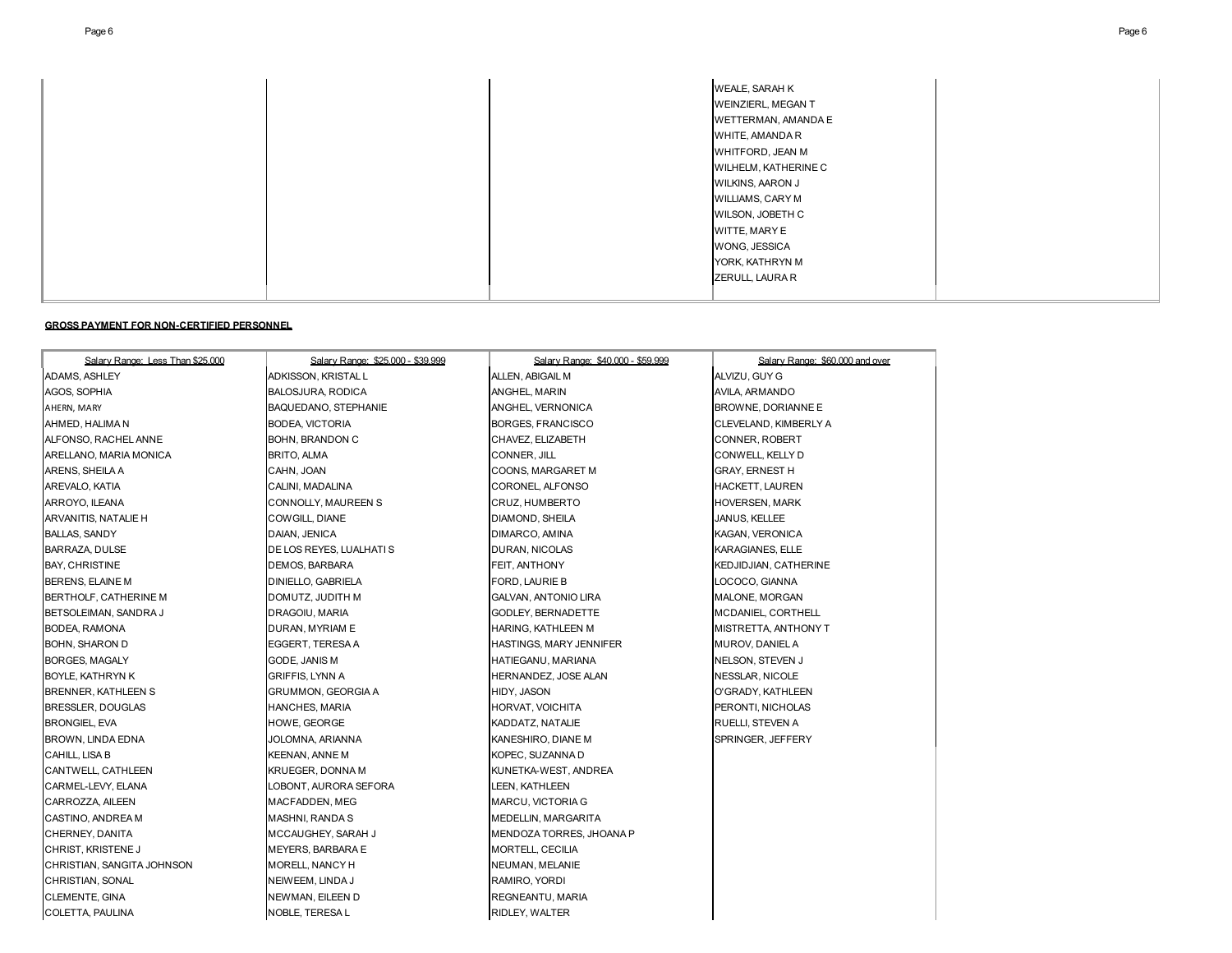| COLLINS, ASHLEY          | ONESTI, BARBARA L     | SCHIOPU, DORINA    |  |
|--------------------------|-----------------------|--------------------|--|
| CONTRERAS-TOSCANO, DEBBY | OWCZAREK, MAGDALENA   | SCHURR, PAMELA S   |  |
| COOPER, JANETTE          | PERRIN, ANNE B        | SIEGEL, KATHLEEN M |  |
| CORTES, BERNADETTE       | PETROMANEANTU, MARIA  | TAMAS, MARIANA     |  |
| COYLE, ANDREW            | PICKARD, KATHLEEN H   | TUCHOW, TRACY L    |  |
| <b>CROWE, MAUREEN</b>    | RICHTER, SANDRA LEE   |                    |  |
| CZACHOROWSKI, EDYTA K    | RUSHKEWICZ, LYNETTE J |                    |  |
| DAHMER, SUZANNE C        | RYO, EUN K            |                    |  |
| DEAL, JILL E             | STARK, ALEXANDRA      |                    |  |
| DEGUZMAN, GILLIAN        | SUIBEA, LUCIA         |                    |  |
| DESIMONE, DULCE ZUREYMA  | TAMAS, MARINEL        |                    |  |
| DEVITT, JOHN             | WALSTROM, KATHRYN M   |                    |  |
| DICKINSON, ALEXA         |                       |                    |  |
|                          |                       |                    |  |
| DIETRICH, KATE           |                       |                    |  |
| DITTMER, LARISSA         |                       |                    |  |
| DOWD, STELLA T           |                       |                    |  |
| DREBOS, GEORGIA          |                       |                    |  |
| DUBY, PAMELA             |                       |                    |  |
| EASTMAN, NANCY W         |                       |                    |  |
| ECHEVERRIA, MARTHA E     |                       |                    |  |
| ECKERLING, SHARON K      |                       |                    |  |
| EDMONDS, LYN C           |                       |                    |  |
| EDSTROM, KAREN S         |                       |                    |  |
| FEINSTEIN, JOSHUA        |                       |                    |  |
| FURLONG, JOANNE T        |                       |                    |  |
| GARCIA-CANEDO, DELIA     |                       |                    |  |
| GARCIA, ELIZABETH        |                       |                    |  |
| GARCIA, MADYSON          |                       |                    |  |
| GARCIA, SANDRA           |                       |                    |  |
| GARY, ALISA M            |                       |                    |  |
| GAVELEK, GREGORY         |                       |                    |  |
| GAVIN, MICHELLE A        |                       |                    |  |
| <b>GEISER, MATTHEW</b>   |                       |                    |  |
| <b>GESICKI, LARISSA</b>  |                       |                    |  |
| GILBERT, JANE            |                       |                    |  |
| <b>GOLD, JAMMIE B</b>    |                       |                    |  |
| GOSSE, MARIANNE A        |                       |                    |  |
| GRAFF WALSH, KATHY J     |                       |                    |  |
| GUERRERO, MARTHA         |                       |                    |  |
| HABEL-RAMSEY, MANDY      |                       |                    |  |
| HAGER, TRACY             |                       |                    |  |
| <b>HALLBERG, ERIC</b>    |                       |                    |  |
| HAMPTON, LINDA K         |                       |                    |  |
| HANSEN, REED             |                       |                    |  |
| <b>HARRINGTON, ANN</b>   |                       |                    |  |
| HARRINGTON, CARRIE       |                       |                    |  |
| HARTFIELD, CATELYN       |                       |                    |  |
| <b>HEIDARI, FABIOLA</b>  |                       |                    |  |
| HENNESSY, ELIZABETH C    |                       |                    |  |
| HIGLEY, MARGARET         |                       |                    |  |
| HO, THERESA T            |                       |                    |  |
| HOKER, CHERYL            |                       |                    |  |
| <b>HOLCOMB, MARK</b>     |                       |                    |  |
|                          |                       |                    |  |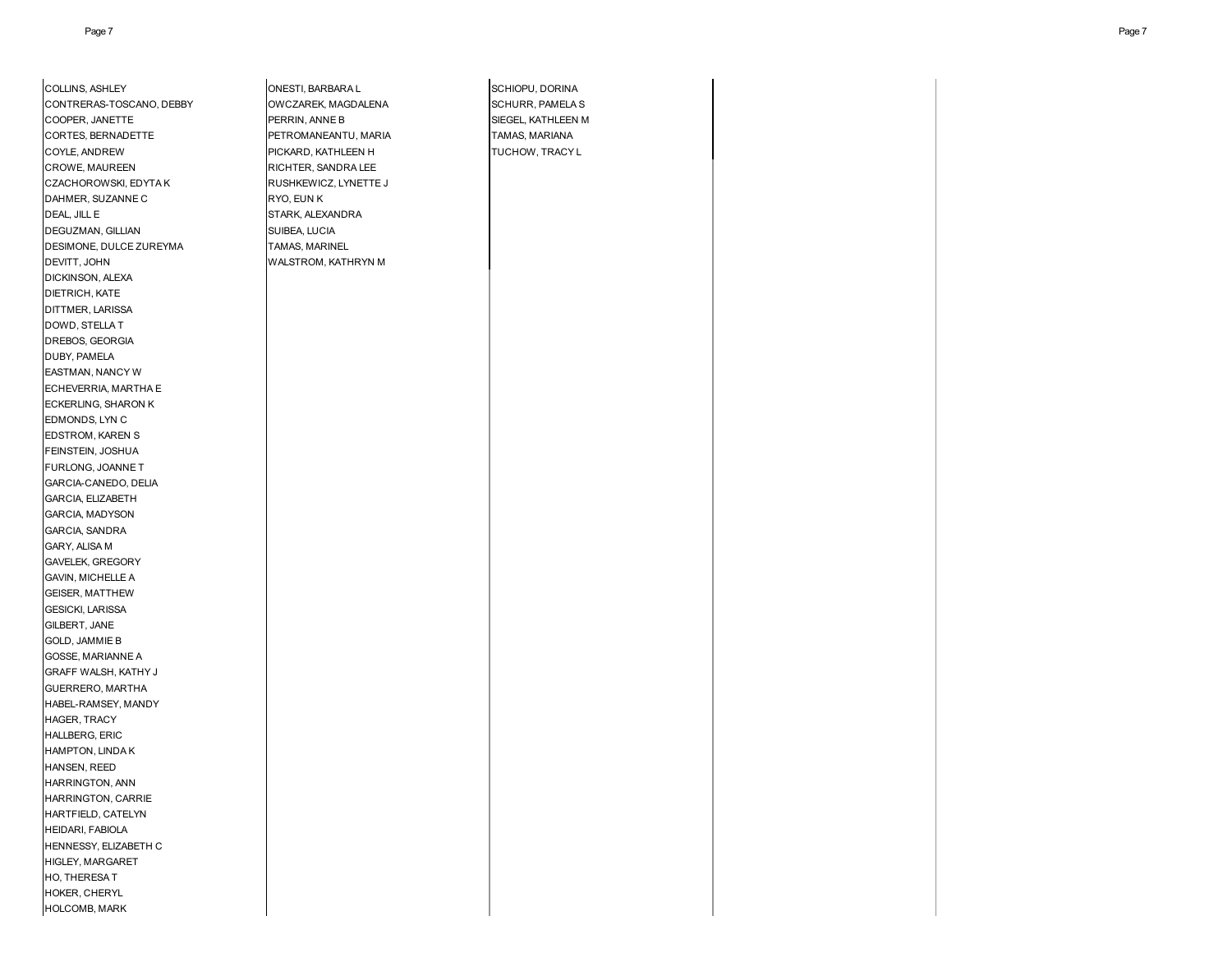| HUFF, GUY                  |  |  |
|----------------------------|--|--|
| ISMAIL, MEHREEN            |  |  |
| JANCILA, MAUREEN           |  |  |
| JOHNSON, PATRICIA P        |  |  |
| KAHAN, ABRAHAM             |  |  |
| <b>KETE, MADELEINE B</b>   |  |  |
| KHAN, RABIYA               |  |  |
| KHATOON, AMERA             |  |  |
| KHOSHABA, NAHRAIN          |  |  |
| KLEIN, KATHERINE           |  |  |
| <b>KRAVITZ, SUSAN</b>      |  |  |
| <b>KRISKY, DIANE</b>       |  |  |
| LA MARCA, ROSA             |  |  |
| LADOR, MIHAELA L           |  |  |
| LALICH, EMILY              |  |  |
| LALICH, MARGARET           |  |  |
| LANDSMAN, CLAUDIA          |  |  |
| LANTOLF, HOLLY             |  |  |
| LAZANYI, ANA               |  |  |
| LENTZEN, DEBRA L           |  |  |
| LEVIN, JANICE A            |  |  |
| LI, LYUDMILA               |  |  |
| LIALIOS, ARSALLA           |  |  |
| LOPEZ, ELIZABETH           |  |  |
|                            |  |  |
| LOWE, COLLEEN A            |  |  |
| LUND, SARAH K              |  |  |
| MACWAN, LUCIANITA S        |  |  |
| <b>MAHON, EILEEN</b>       |  |  |
| MAINZER, WYNN              |  |  |
| MAITINO, ROBERT            |  |  |
| MASTALERZ, HALINA          |  |  |
| MCINERNEY, KAYLEIGH        |  |  |
| MENDOZA, XOCHITL           |  |  |
| MILLER, MIHAELA            |  |  |
| MOHAMMED, ROBEENA          |  |  |
| MONTGOMERY, JENNIFER LYNNE |  |  |
| MOTOU, EVANGELIA           |  |  |
| MRGUDA, ALMA               |  |  |
| NAGELBERG, ERIN            |  |  |
| NEDIC, SUZANA              |  |  |
| NELSON, PAMELA G           |  |  |
| NEWBERRY, SUSAN            |  |  |
| NIEMANN, CATHLEEN          |  |  |
| O'ROURKE, MARGUERITE       |  |  |
| PARK, WONYOUNG             |  |  |
| PARKER, CYNTHIA            |  |  |
| PASCOLLA, ILONA E          |  |  |
| PATEL, KATHRYN             |  |  |
| PECK, EMILY C              |  |  |
| PERLOW, BRITTANY L         |  |  |
|                            |  |  |
| PERLOW, OPAL               |  |  |
| PETKOVIC, RUZICA           |  |  |
| PICONE, KATHLEEN C         |  |  |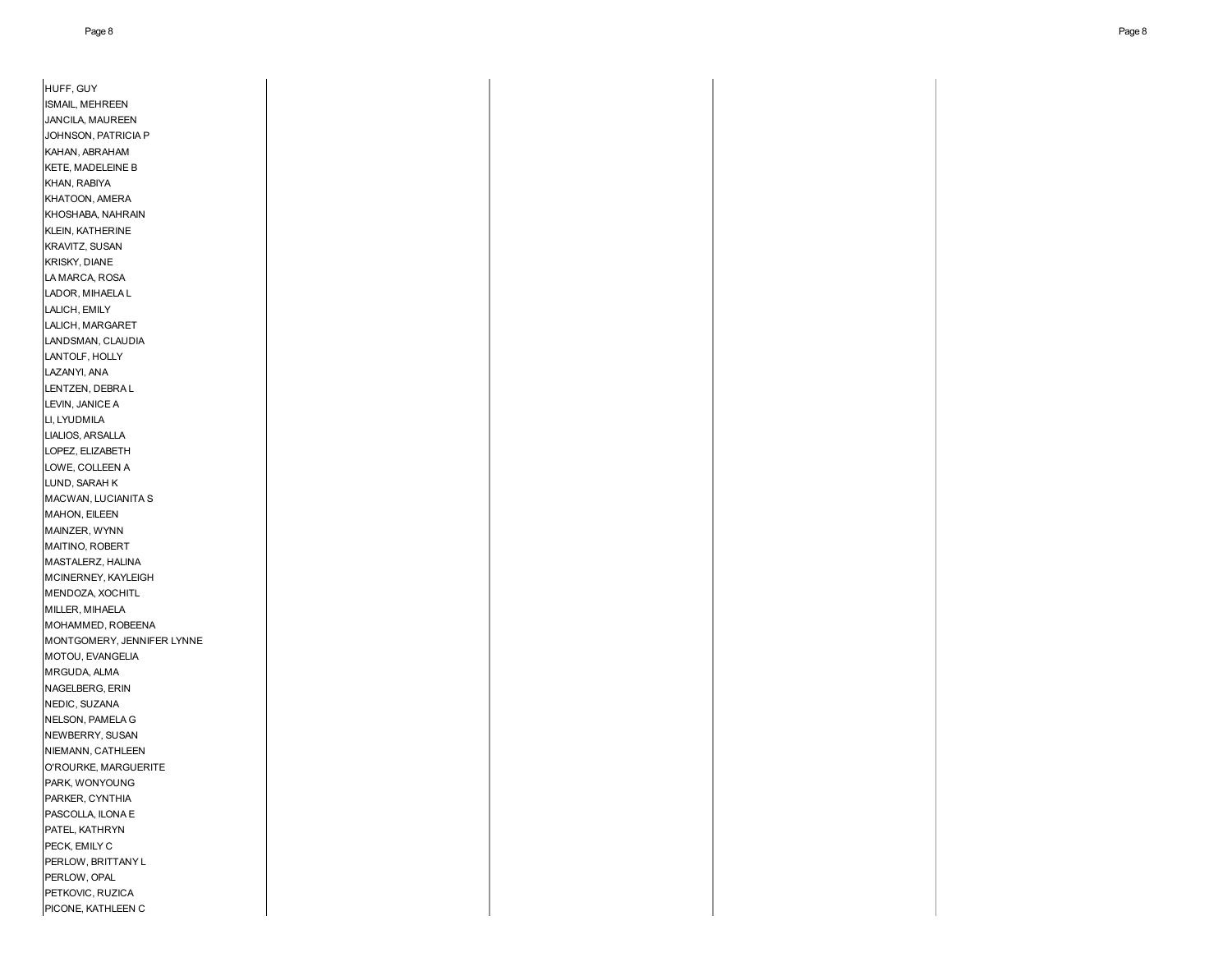| PIERMATTEI, CHARLES N                      |  |  |
|--------------------------------------------|--|--|
| PLATICA, AGNETA                            |  |  |
| POLLINA, ABBEY                             |  |  |
| PROUT, CHRISTOPHER                         |  |  |
| PULLEGA, KATHLEEN A                        |  |  |
| PUYEAR, JEAN                               |  |  |
| RAMIREZ KNORR, GRACIELA                    |  |  |
| ROA, NADIA                                 |  |  |
| ROBERTSON, ZACHARY K                       |  |  |
| ROSTINE, MICHAEL                           |  |  |
| ROWE, AUDREE C                             |  |  |
| ROWE, OLIVIA C                             |  |  |
| SANDERS, AMY                               |  |  |
| SAVAGE, RACHEL                             |  |  |
| SAVIN, RENATA                              |  |  |
| SCHNEIDER, ANASTASIA N                     |  |  |
| SCHNELL, KEVIN E                           |  |  |
| SERO, NICHOLAS                             |  |  |
| SINGH, KIRAN                               |  |  |
| SKUPIEN, CAROL A                           |  |  |
| SPANJER, JUDY                              |  |  |
| SPERINDEO, DENISE L                        |  |  |
| STATHOPOULOS, ALEXANDRA                    |  |  |
| STELLAS, JULIE                             |  |  |
| SULLIVAN, JULIE A                          |  |  |
| SZOKE, KATHERINE                           |  |  |
| TAK-LAU, JINAH                             |  |  |
| TAKAGI, NANCY E                            |  |  |
| TRAVERS, AMANDA                            |  |  |
| TUTAJ, ANNA                                |  |  |
| URQUHART, THERESE                          |  |  |
| VADNAL, MARY C                             |  |  |
| VEAR, AMY G                                |  |  |
| VEAR, JAMES                                |  |  |
| VERACHTERT, ELIZABETH<br>WAGNER, DEBORAH R |  |  |
| WALEWENDER, MICHAL                         |  |  |
| WEILER, JUDY C                             |  |  |
| WILKE, GABRIELLE A                         |  |  |
| WOJNAR, LINDA M                            |  |  |
| WYSOCKI, MICHAEL J                         |  |  |
| YANES, LISA                                |  |  |
| YOUEIL, EIVON                              |  |  |
| YOUSSE, CAROLYN R                          |  |  |
| ZENZOLA, MARY                              |  |  |
| ZIGMAN, JOAN L                             |  |  |
|                                            |  |  |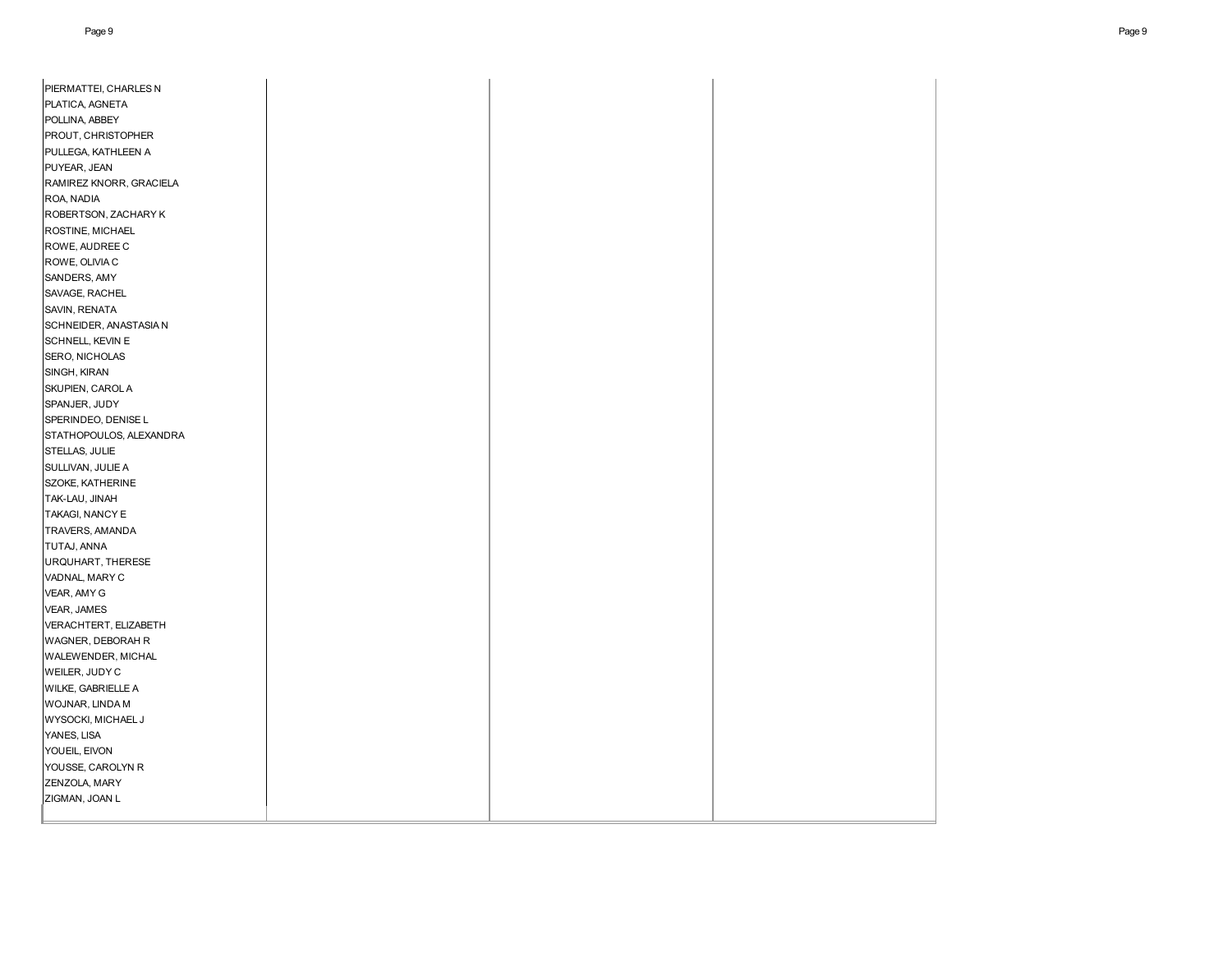# **Payments over \$2,500, excluding wages and salaries.**

# *This listing must be published in the local newspaper, sent to ISBE, and retained within your district/joint agreement administrative office for public inspection*

# Glenview School District 34

05-016-0340-04

| Person. Firm. or Corporation         | Aggregate Amount | Person, Firm, or Corporation        | Aggregate Amount |
|--------------------------------------|------------------|-------------------------------------|------------------|
| <b>READ NATURALLY, INC.</b>          | 2,527.00         | TYLER TECHNOLOGIES, INC             | 8,983.12         |
| SCHOLASTIC LIBRARY PUBLISHING        | 2.606.00         | <b>DILIGENT CORPORATION</b>         | 9,000.00         |
| TCI                                  | 2,616.00         | EDUCATORS PUBLISHING SERVICE        | 9,077.60         |
| THINKCERCA.COM, INC.                 | 2,700.00         | <b>JS PRODUCTIONS</b>               | 9,150.00         |
| <b>HERFF JONES YEARBOOKS</b>         | 2.709.94         | <b>VERIZON WIRELESS</b>             | 9,359.06         |
| <b>IS CORP</b>                       | 2,850.00         | VETERAN'S FLOORS INC.               | 9,995.00         |
| <b>PERIPOLE INC</b>                  | 3,024.09         | HODGES, LOIZZI, EISENHAMMER, RN     | 10,852.28        |
| PANORAMA EDUCATION, INC.             | 3,062.00         | LAKESHORE RECYCLING SYSTEMS         | 11,019.63        |
| <b>DEBBIE AZEN &amp; ASSOCIATES</b>  | 3,120.00         | EMBRACE SOFTWARE FOR EDUCATORS      | 11,100.00        |
| LEARNING ALLY, INC.                  | 3,198.00         | <b>HIMES PETRARCA &amp; FESTER</b>  | 11,352.50        |
| DAM EXCAVATION & CONCRETE            | 3,250.00         | <b>DSN GROUP</b>                    | 11,476.00        |
| CDW GOVERNMENT, INC                  | 3,264.93         | <b>VILLAGE OF GLENVIEW</b>          | 11,640.96        |
| <b>SECURLY INC.</b>                  | 3,500.00         | GARVEY'S OFFICE PRODUCTS            | 11,771.92        |
| NETWORK SERVICES COMPANY             | 3,559.96         | <b>PRINTWELL PRINTING</b>           | 11,825.13        |
| FIRST SECURITY SYSTEMS, INC          | 3,600.00         | <b>FRANK COONEY COMPANY</b>         | 11,939.10        |
| <b>WORLD BOOK INC</b>                | 3,600.00         | MAINE TOWNSHIP SCHOOL TREASURER     | 13,016.68        |
| <b>MOVIE LICENSING USA</b>           | 3,606.00         | <b>COMMITTEE FOR CHILDREN</b>       | 13,255.20        |
| <b>E3 DIAGNOSTICS</b>                | 3,620.00         | SOARING EAGLE ACADEMY               | 14,712.12        |
| <b>NSSEO</b>                         | 3,650.00         | VOYAGER SOPRIS LEARNNG, INC.        | 15,196.50        |
| JOHNSON CONTROLS INC                 | 3,667.12         | AT&T                                | 15,751.93        |
| <b>ESSCOE, LLC</b>                   | 3,667.50         | HOME DEPOT PRO (SUPPLY WORKS)       | 16,294.67        |
| RENZI & ASSOCIATES, INC.             | 3,750.00         | <b>BOB'S DAIRY SERVICE</b>          | 16,803.17        |
| THE ART OF EDUCATION UNIVERSITY, LL  | 3,780.00         | SYMMETRY ENERGY SOLUTIONS, LLC      | 16,846.55        |
| <b>JEAN S TOM</b>                    | 3,810.45         | SPECIAL NEEDS COMMUNITY LINKS, LLC  | 17,104.00        |
| <b>COTG</b>                          | 3,857.00         | <b>HUMANEX VENTURES LLC</b>         | 17,200.00        |
| <b>BANNER PLUMBING SUPPLY</b>        | 3,868.26         | TELCOM INNOVATIONS GROUP, LLC       | 18,386.06        |
| <b>T-MOBILE</b>                      | 4.000.00         | <b>GALLAGHER BENEFIT SERVICES</b>   | 18,750.00        |
| <b>WAREHOUSE DIRECT</b>              | 4,095.78         | OCONOMOWOC DEVELOPMENTAL TRAINING C | 19,546.50        |
| SOUTHEAST LOCK SUPPLY LLC            | 4,122.50         | DON JOHNSTON INCORPORATED           | 19,731.60        |
| <b>ZELLER AND ASSOCIATES</b>         | 4,134.23         | <b>BRAINPOP LLC</b>                 | 19,947.60        |
| <b>SOLARWINDS</b>                    | 4,148.00         | CANON FINANCIAL SERVICES, INC       | 20,141.82        |
| <b>ACE HARDWARE</b>                  | 4,264.64         | <b>ALLHEART</b>                     | 20,600.00        |
| <b>IEVERYDAY SPEECH LLC</b>          | 4,274.81         | FRONTLINE PLACEMENT TECHNOLOGIES LL | 21,278.29        |
| ISUBURBAN SCHOOL COOP. INSURANCE POO | 4,323.00         | <b>CHEMCRAFT INDUSTRIES</b>         | 21.609.85        |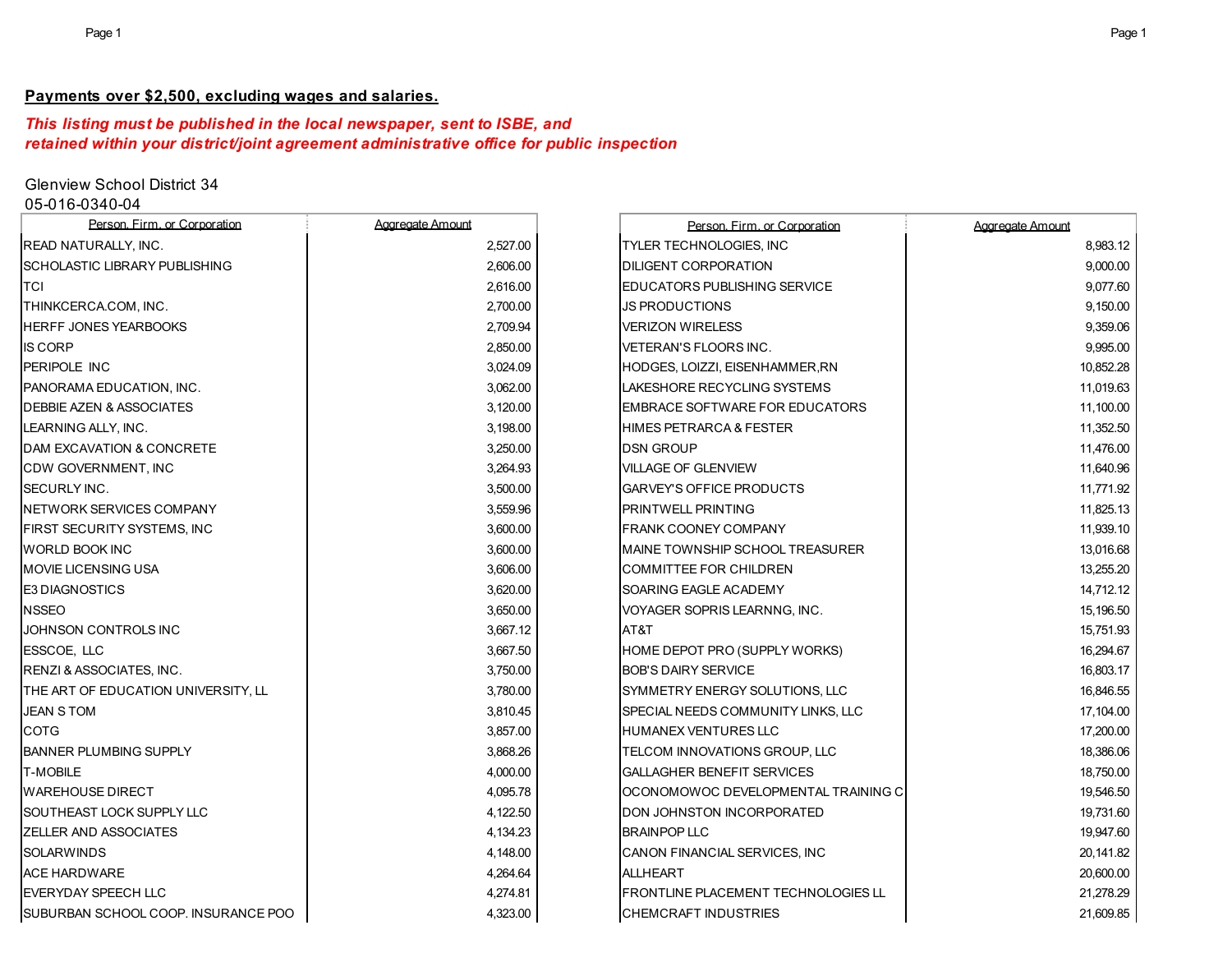| HYDE PARK DAY SCHOOL                | 4,496.16 | PRIMARY RESOURCES                   | 21,999.20    |
|-------------------------------------|----------|-------------------------------------|--------------|
| PADLET                              | 4,497.00 | <b>SEESAW LEARNING, INC.</b>        | 23,750.00    |
| MIDLAND PAPER                       | 4,504.00 | <b>LEARNING A-Z</b>                 | 25,731.12    |
| <b>CURRICULUM ASSOCIATES LLC</b>    | 4,512.00 | POWERSCHOOL GROUP LLC               | 26,763.85    |
| WCEPS                               | 4,765.00 | <b>COMCAST</b>                      | 27,052.41    |
| A. MESSE SUPPLY. CORP               | 4,943.99 | <b>BRITTEN WOODWORKS, INC.</b>      | 27,079.00    |
| NARA BANZRAGCH                      | 4,985.05 | <b>PEASE PLASTICS. INC.</b>         | 28,005.00    |
| MAKE MUSIC INC.                     | 5,320.00 | <b>STM BAGS LLC</b>                 | 29,235.93    |
| JON-DON, LLC                        | 5,879.84 | <b>FINALSITE</b>                    | 30,775.00    |
| ULINE                               | 5,935.95 | RELIASTAR LIFE INSURANCE COMPANY    | 31,286.64    |
| SUCCESS BY DESIGN INC               | 6,107.90 | <b>HEINEMANN</b>                    | 32,371.83    |
| PITNEY BOWES PURCHASE POWER         | 6,138.17 | AMAZON CAPITAL SERVICES, INC        | 40,157.18    |
| <b>IXL LEARNING</b>                 | 6,375.00 | CHANGE ACADEMY AT LAKE OF THE OZARK | 42,871.13    |
| CAPSTONE CLASSROOOM                 | 6,569.26 | <b>SCHOOLOGY INCORPORATED</b>       | 45,145.33    |
| <b>ENERGYTEES</b>                   | 6,725.85 | JAMF SOFTWARE, LLC                  | 45,600.00    |
| COMPSYCH                            | 7,094.16 | PARIDAD EDUCATIONAL CONSULTING, INC | 46,000.00    |
| <b>HOME DEPOT</b>                   | 7,146.10 | <b>GET FRESH PRODUCE, INC.</b>      | 46,938.65    |
| <b>GENESIS TECHNOLOGIES</b>         | 7,259.73 | <b>ARAMARK</b>                      | 49,333.00    |
| FITNESS WEAR, INC                   | 7,383.25 | <b>GRAINGER, INC</b>                | 55,614.72    |
| SONITROL CHICAGOLAND NORTH          | 7,597.60 | <b>ALLIED BENEFIT SYSTEMS</b>       | 72,624.11    |
| EMERALD RESTAURANT SERVICE INC.     | 7,611.14 | GORDON FOOD SERVICE, INC.           | 87,910.26    |
| COVE SCHOOL                         | 7,785.90 | <b>GREEN DRY SOLUTIONS</b>          | 92,809.58    |
| NEWS-2-YOU                          | 8,360.81 | AEP ENERGY, INC.                    | 97,914.15    |
| SANTUCCI PLUMBING INC               | 8,363.00 | ROBERTS ENVIRONMENTAL CONTROL CORP. | 163,781.60   |
| TEE JAY COMPANY, INC.               | 8,408.00 | TSA CONSULTING GROUP, INC           | 271,745.61   |
| HAUSER, IZZO, PETRARCA, GLEASON &ST | 8,441.00 | <b>NSSED</b>                        | 291,726.85   |
| BOOK STALL                          | 8,539.27 | <b>APPLE EDUCATION</b>              | 758,159.00   |
| KRIHA BOUCEK LLC                    | 8,684.50 | <b>FGM ARCHITECTS INC.</b>          | 1,005,909.95 |
| VISION SERVICE PLAN                 | 8,741.24 | NICHOLAS & ASSOCIATES, INC.         | 1,302,195.70 |
| <b>EDPUZZLE</b>                     | 8,800.00 | HEALTH CARE SERVICE CORPORATION     | 3,088,851.78 |
|                                     |          |                                     |              |
|                                     |          |                                     |              |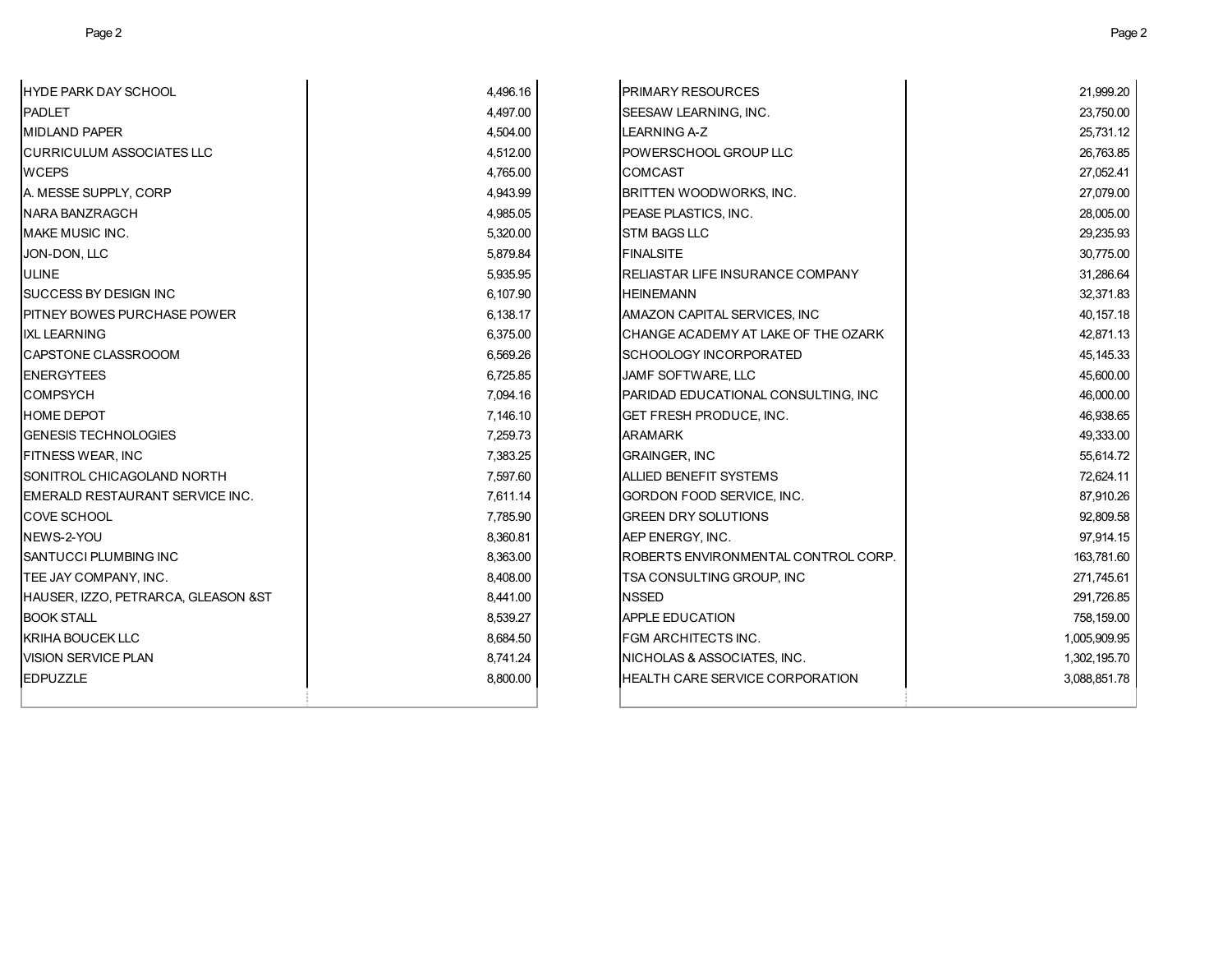## **PAYMENTS TO PERSON, FIRM, OR CORPORATION OF \$1,000 TO \$2,500**

# *This listing must be sent to ISBE, and retained within your district/jointagreement administrative office for public inspection.*

# **Glenview School District 34 05-016-0340-04**

# **Payments of \$1,000 to \$2,500, excluding wages and salaries**

| Person. Firm. or Corporation             | Aggregate Amount | Person. Firm. or Corporation                | Aggregate Amount |
|------------------------------------------|------------------|---------------------------------------------|------------------|
| <b>AMERICAN HOIST &amp; MANLIFT. INC</b> | 1,040.00         | <b>IDENTISYS</b>                            | 1,647.98         |
| <b>BYRDSEED, LLC</b>                     | 1,100.00         | LURVEY LANDSCAPE SUPPLY                     | 1,721.60         |
| <b>HOUGHTON MIFFLIN HARCOURT</b>         | 1,148.20         | <b>TWEETBEAM BV</b>                         | 1,750.00         |
| <b>SUPER TEACHER WORKSHEETS</b>          | 1,160.00         | <b>JUNIOR LIBRARY GUILD</b>                 | 1,788.10         |
| <b>ISCHOLASTIC BOOK FAIRS</b>            | 1,248.28         | <b>UCP</b>                                  | 1,814.00         |
| <b>MEGHAN M HARGRAVE LLC</b>             | 1,250.00         | <b>FOLLETT SCHOOL SOLUTIONS</b>             | 1,868.46         |
| <b>CADAN TECHNOLOGIES</b>                | 1,257.69         | <b>SUSAN M MEYER</b>                        | 1,900.00         |
| QUENCH USA, INC                          | 1,268.52         | ALTERNATIVE TEACHING, INC.                  | 1,950.00         |
| UNITED STATES TREASURY                   | 1,321.15         | CONTINUED.COM, LLC                          | 1,958.00         |
| <b>IGOODMAN ELECTRICAL SUPPLY</b>        | 1,345.86         | <b>IEBSCO</b>                               | 1,969.39         |
| <b>ICHRISTENSEN COMPUTER CO.</b>         | 1,388.00         | ILLINOIS ASSOCIATION OF SCHOOL              | 1,995.00         |
| JOHNSON CONTROLS FIRE PROTECTION LP      | 1,398.75         | MCGRAW HILL SCHOOL EDUCATION HOLDIN         | 1,998.00         |
| INCS PEARSON, INC.                       | 1,476.99         | <b>TEACHERS DISCOVERY</b>                   | 1,998.00         |
| <b>ISTAPLES BUSINESS ADVANTAGE</b>       | 1,477.48         | <b>RUBY LOWINY</b>                          | 2,000.00         |
| <b>ICHICAGO LITERACY GROUP LLC</b>       | 1,500.00         | <b>RUSH NEUROBEHAVIORAL CENTER</b>          | 2,000.00         |
| RAYMOND JAMES AND ASSOCIATES, INC.       | 1,500.00         | <b>IPITNEY BOWES GLOBAL FINANCIAL SERVI</b> | 2,106.42         |
| <b>R82 INC.</b>                          | 1,551.95         | <b>SCHOOL SPECIALTY</b>                     | 2,240.57         |
| UNIVERSAL PUBLISHING                     | 1,568.95         | <b>ARLYN SCHOOL</b>                         | 2,362.05         |
| MARCIA BRENNER ASSOCIATES, LLC           | 1,584.00         | ALPHA BAKING CO. INC.                       | 2,413.16         |
| <b>ISAFE ENTERPRISES LLC</b>             | 1,600.00         | <b>P&amp;P CONSULTING, LLC</b>              | 2,500.00         |
| TUMBLEWEED PRESS, INC.                   | 1,617.30         |                                             |                  |
| <b>ANDERSON PEST SOLUTIONS</b>           | 1,637.04         |                                             |                  |
|                                          |                  |                                             |                  |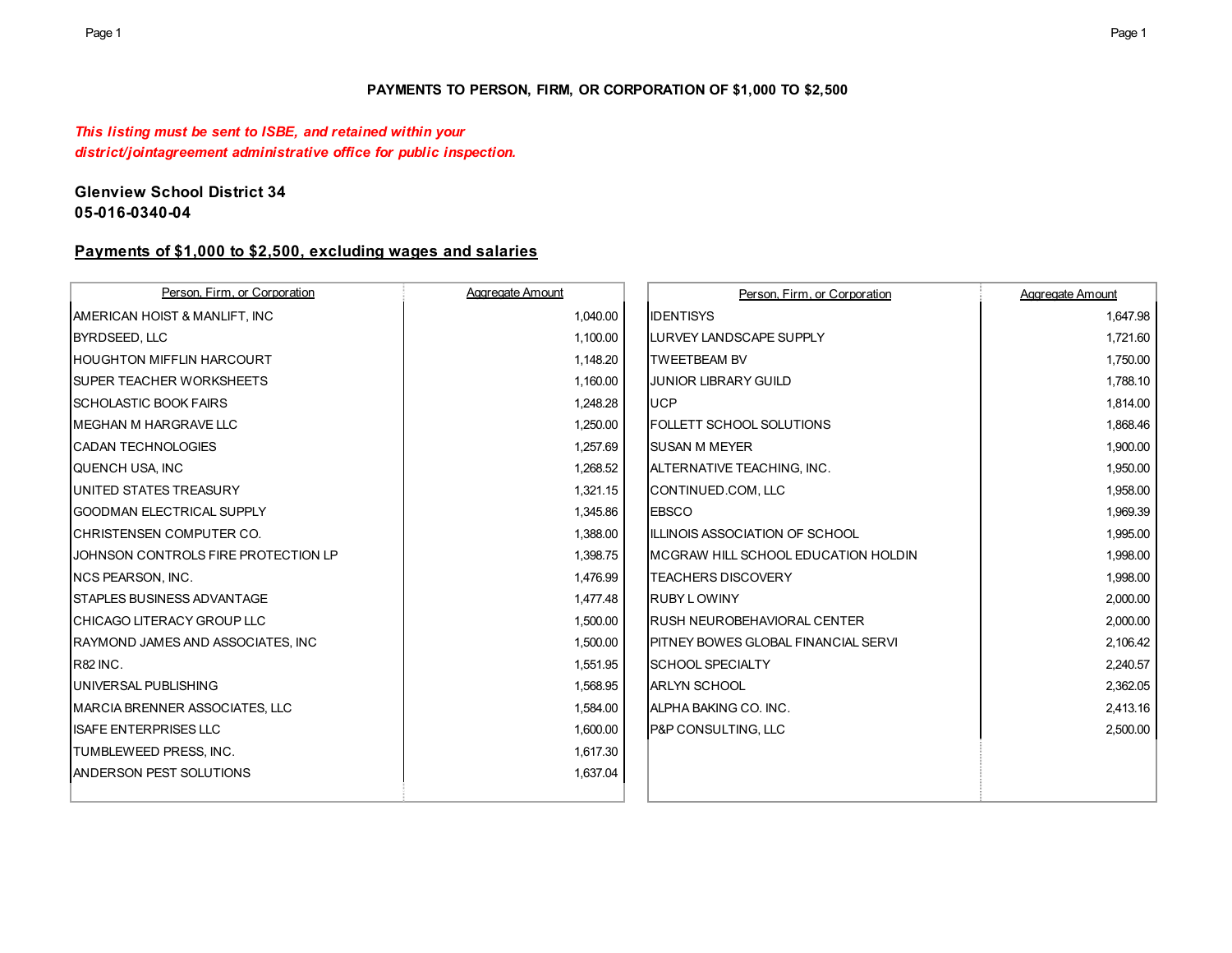## **PAYMENTS TO PERSON, FIRM, OR CORPORATION OF \$500 TO \$999**

# *This listing must be retained within your district/joint agreement administrative office for public inspection.*

# **Glenview School District 34 05-016-0340-04**

# **Payments of \$500 to \$999, excluding wages and salaries.**

| Person. Firm. or Corporation   | Aggregate Amount | Person. Firm. or Corporation              | Aggregate Amount |
|--------------------------------|------------------|-------------------------------------------|------------------|
| <b>UNITED AIRLINES</b>         |                  | 507.20 BATTERIES PLUS LLC                 | 853.25           |
| <b>HLAVACEK FLORIST</b>        |                  | 528.00 KRAUSE ELECTRICAL CONTRACTORS INC. | 895.00           |
| <b>IRIVERSIDE INSIGHTS</b>     |                  | 530.00 CAROL GOOSSENS                     | 900.00           |
| IMORNING GLORY FLOWER SHOP     |                  | 600.00 R & G CONSULTANTS                  | 901.44           |
| <b>INSPRA</b>                  |                  | 635.00 INORTHWEST ELECTRICAL SUPPLY       | 903.86           |
| <b>ICLASS CREATOR LLC</b>      |                  | 644.00 HERFF JONES INC                    | 914.40           |
| PRO-ED, INC.                   |                  | 656.70 INATIONAL LIFT TRUCK               | 930.43           |
| <b>IMENARDS - MORTON GROVE</b> |                  | 674.42 CUSTOM INK                         | 931.20           |
| A&J SEWER SERVICE, INC         |                  | 686.38 IFOX VALLEY FIRE & SAFETY          | 945.50           |
| NOODLETOOLS, INC.              |                  | 690.00 PROJECT LEAD THE WAY, INC.         | 950.00           |
| <b>IMAGE SPECIALTIES</b>       |                  | 700.00 IHEGGERTY PHONEMIC AWARENESS       | 950.28           |
| <b>IPM MUSIC CENTER</b>        |                  | 710.00 IC AMES CONSTRUCTION               | 955.00           |
| <b>SMORE</b>                   |                  | 762.92 COSN                               | 965.00           |
| JONES SCHOOL SUPPLY CO., INC.  |                  | 766.67 ICOMPASS HEALTH CENTER             | 985.83           |
| <b>BOUNCE ATHLETICS</b>        |                  | 807.00 JJOURNAL & TOPICS NEWSPAPERS       | 988.58           |
| THYSSENKRUPP ELEVATOR CORP     |                  | 839.96 EFMLA INC.                         | 995.00           |
|                                |                  |                                           |                  |